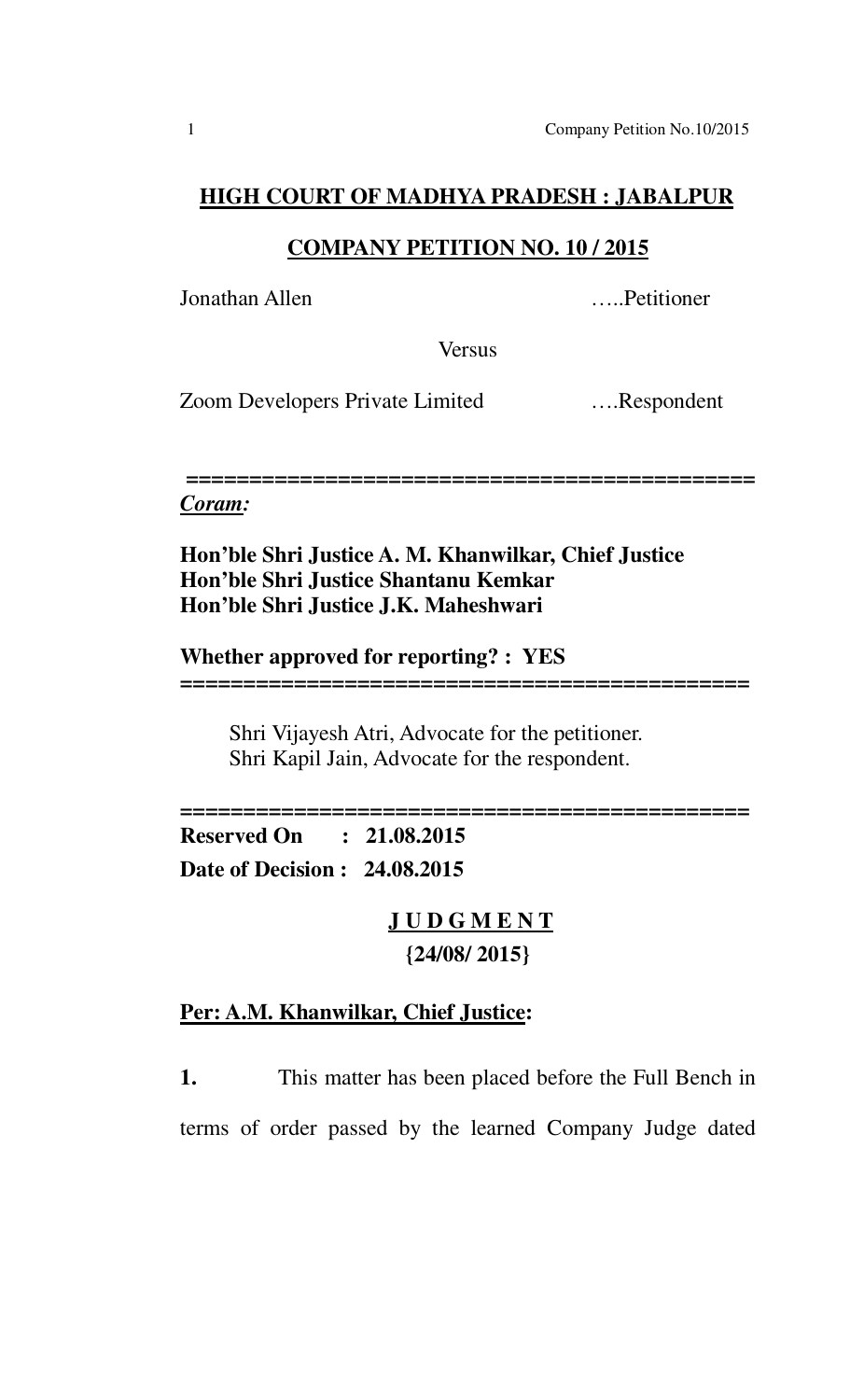18.09.2013, in Company Petition No.4/2010. The question formulated for consideration reads thus:

> "Whether unpaid wages/salary of workman/employee can be covered within the meaning of debts under Section 433(e) of the Companies Act, 1956 and the view taken by learned Single Judge in the matter of **Pawan Kumar Khullar Vs. Kaushal Leather Board Limited,** reported in **AIR 1996 MP 85** in this regard is correct?"

**2.** Briefly stated, the Company Petition for winding up of Respondent-Company is filed on the assertion that the respondent-Company had engaged the petitioner to manage the Asset Management Business in Singapore vide letter dated 05.03.2008 and subsequent employment letter dated 18.04.2008. The petitioner was accordingly appointed as the Chief Executive Officer of the respondent-Company and was assured payment of a gross annual salary of S\$ 650,000 being S\$ 54,166 per month. The petitioner was also offered two years employment, a fixed and guaranteed annual bonus of S\$ 450,000. Further, the respondent-Company was fully satisfied by the services rendered by the petitioner after his appointment and was receiving regular monthly salary till 31.03.2009. However, after 31.03.2009 as the respondent-Company failed and neglected to pay monthly salary to the petitioner in spite of several requests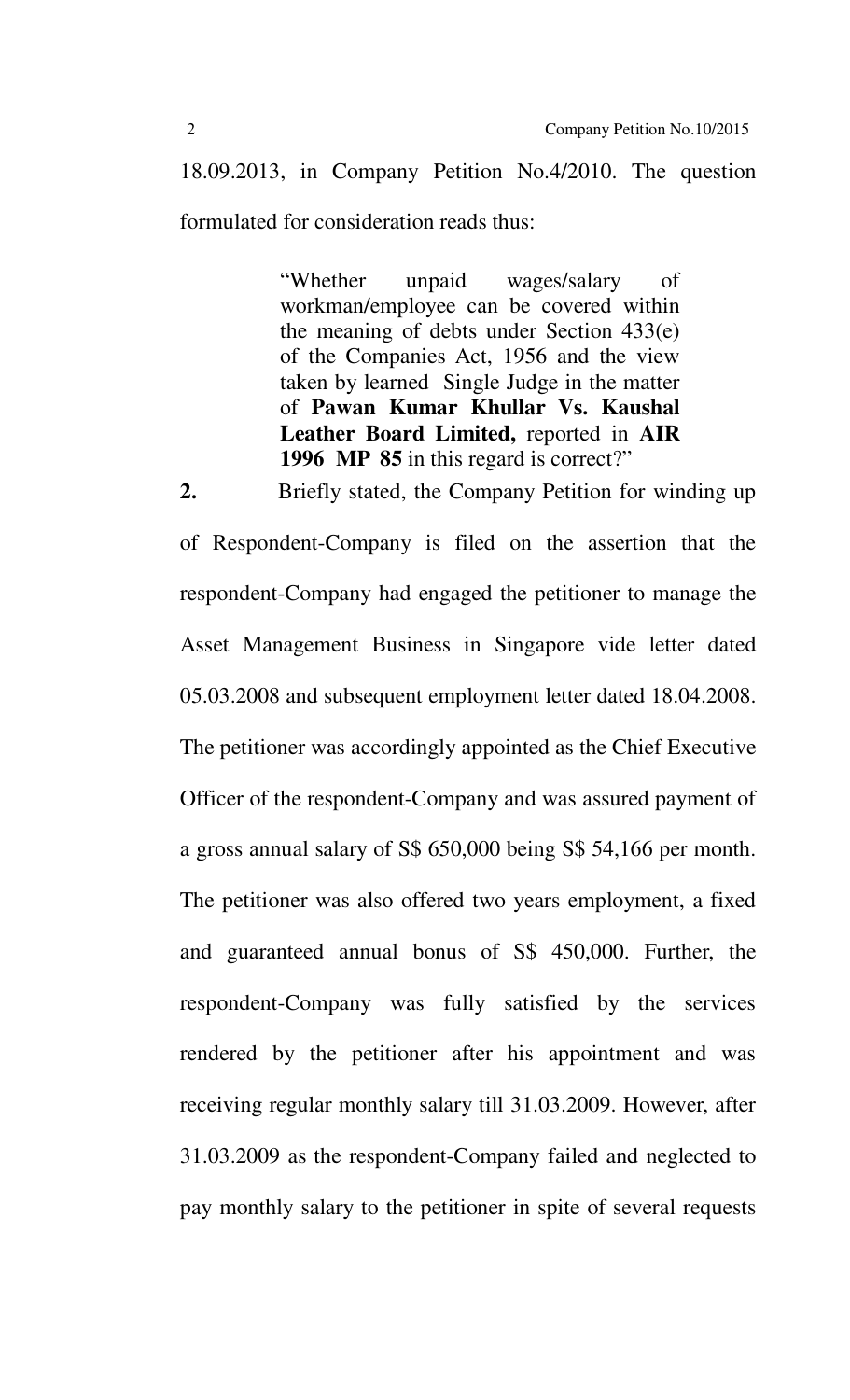made by the petitioner to the respondent-Company in that behalf until 14.09.2009, which resulted in penury condition for the petitioner. The petitioner, therefore, resigned from service on 14.09.2009 by sending a resignation letter to the respondent-Company and also demanded his rightful dues including the outstanding salary of S\$ 297,961.67 for the period between 1.4.2009 to 14.9.2009, the fixed and guaranteed bonus of S\$ 131,250 for the period starting from 18.04.2009 till 14.09.2009, aggregating to S\$ 879,211.67 which is equivalent to Indian Rs.3,00,69,039 (Rupees Three Crores Sixty Nine Thousand and Thirty Nine Only) at the conversion rate of Indian Rs.34.2 (Rupees Thirty Four and Two Paise) for each Singapore Dollar as on 14.09.2009.

**3.** According to the petitioner, in spite of repeated oral as well as written reminders, the respondent-Company paid no heed to discharge its debts payable to the petitioner towards outstanding salary and emoluments for the services rendered by him. The petitioner, however, was informed by the respondent-Company that the fund flow situation of the Company was yet to improve. Thus, being unconvinced with the excuse given by the respondent-Company, which was avoiding to discharge its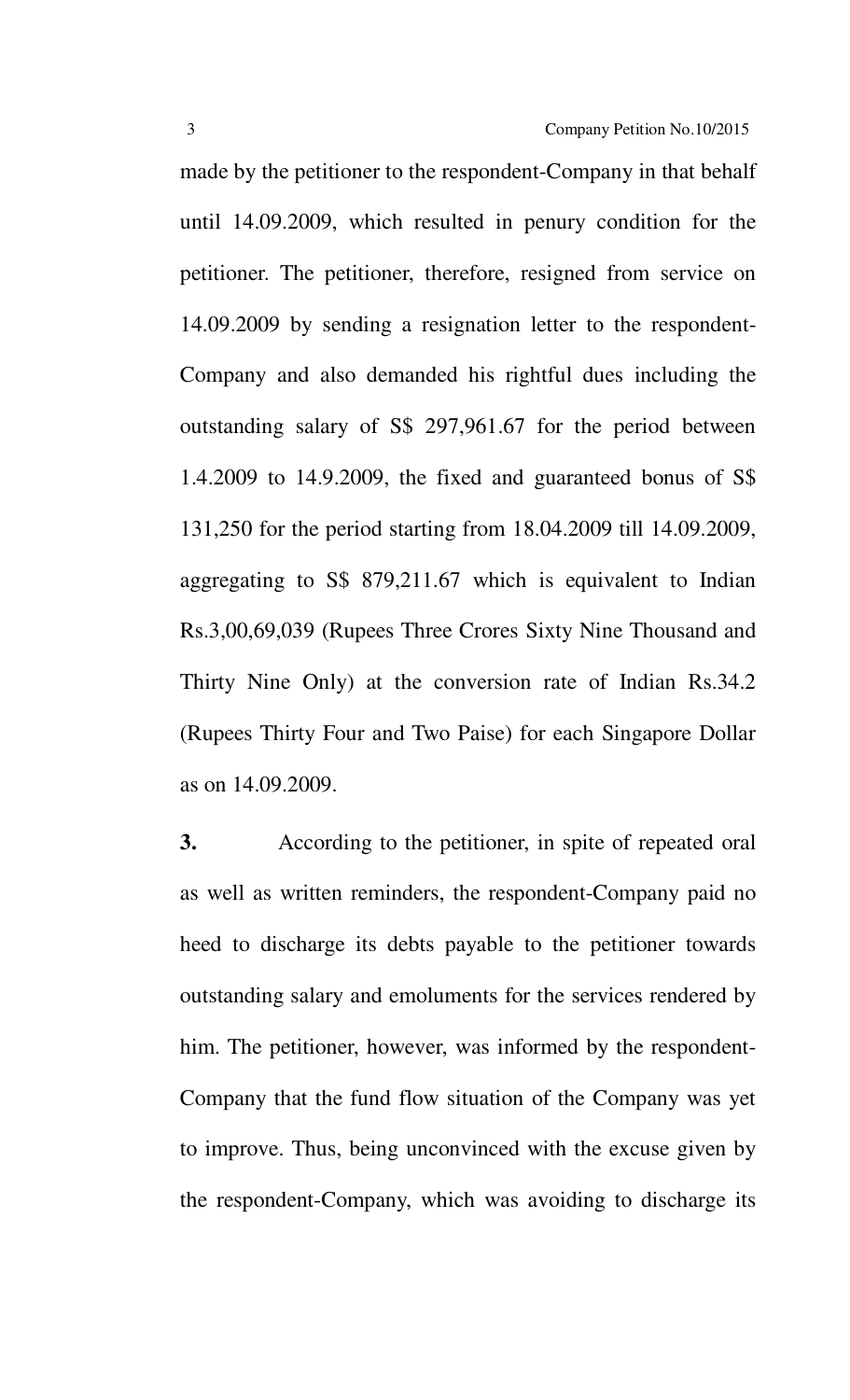obligation to pay its debt amount to the petitioner and was unable to pay the same, the petitioner sent a legal notice dated 26.09.2009 to the respondent-Company demanding a sum of S\$ 879,211,67, giving the breakup of the amount.

**4**. According to the petitioner, the respondent-Company vide letter dated 14.12.2009 admitted its liability, by stating, *inter alia*, that the respondent-Company was facing financial crisis and unable to make the payment due to prevailing market situation. By the said communication, the respondent-Company also volunteered to amicably settle the matter with the petitioner. The petitioner vide letter dated 26.12.2009 responded by stating that he had shown enough patience for more than 6 months with a hope of settlement of his dues and for that had even given up his II year guaranteed bonus of S\$ 131,250. Nevertheless, the petitioner informed that he was willing to discuss about amicable settlement, without prejudice to his rights and contentions. The respondent-Company, however, by letter dated 31.12.2009 even though admitted its liability to pay salary to the petitioner, raised issue of no business brought by the petitioner, for which, was not entitled to receive any bonus. In the said communication, the respondent-Company, however,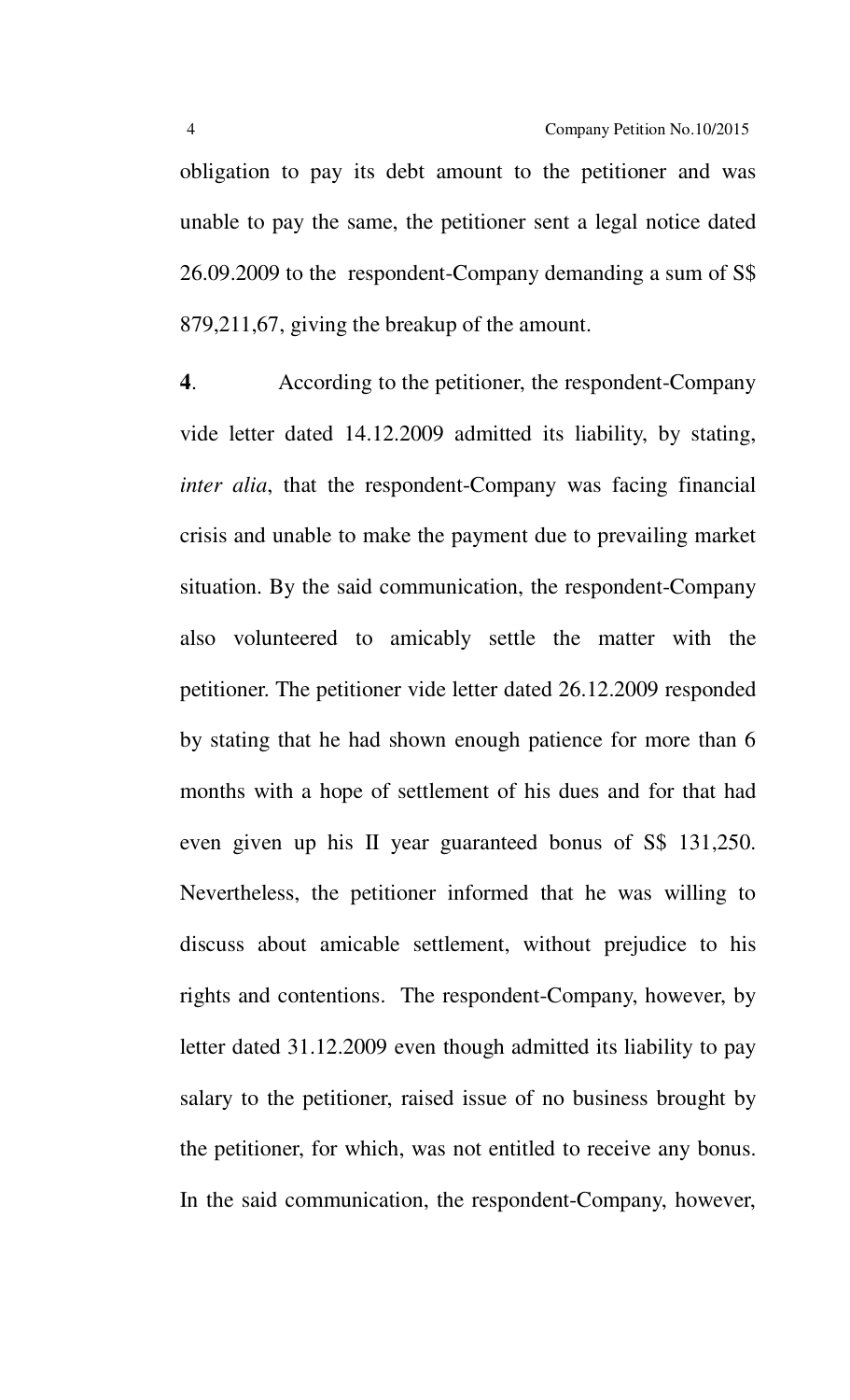expressed willingness to pay only salary of the petitioner, amounting to S\$ 297,961.67, in three to four installments because of the financial crisis faced by the respondent-Company. The petitioner by his letter dated 08.01.2010 reiterated that he was entitled to receive the sum of S\$ 747,961.67 after foregoing II year guaranteed bonus of S\$ 131,250. Finally, as the petitioner did not receive any favourable response from the respondent-Company nor his outstanding dues were settled, was forced to file Company Petition under Sections 433 and 434 of the Companies Act, 1956 (for brevity "Act"), on 27.01.2010.

**5**. Besides the Company Petition filed by the petitioner, two more Company Petitions have been filed against the respondent-Company being Company Petition No.3/2010 (filed by The Hongkong and Shanghai Banking Corporation) and Company Petition No.9/2011 (filed by UCO Bank).

**6.** In the Company Petition filed by the petitioner herein, the respondent-Company *inter alia* raised objection regarding the *locus* of the petitioner to pursue his claim of outstanding salary, wages and emoluments, which became payable to him whilst in service and employment of the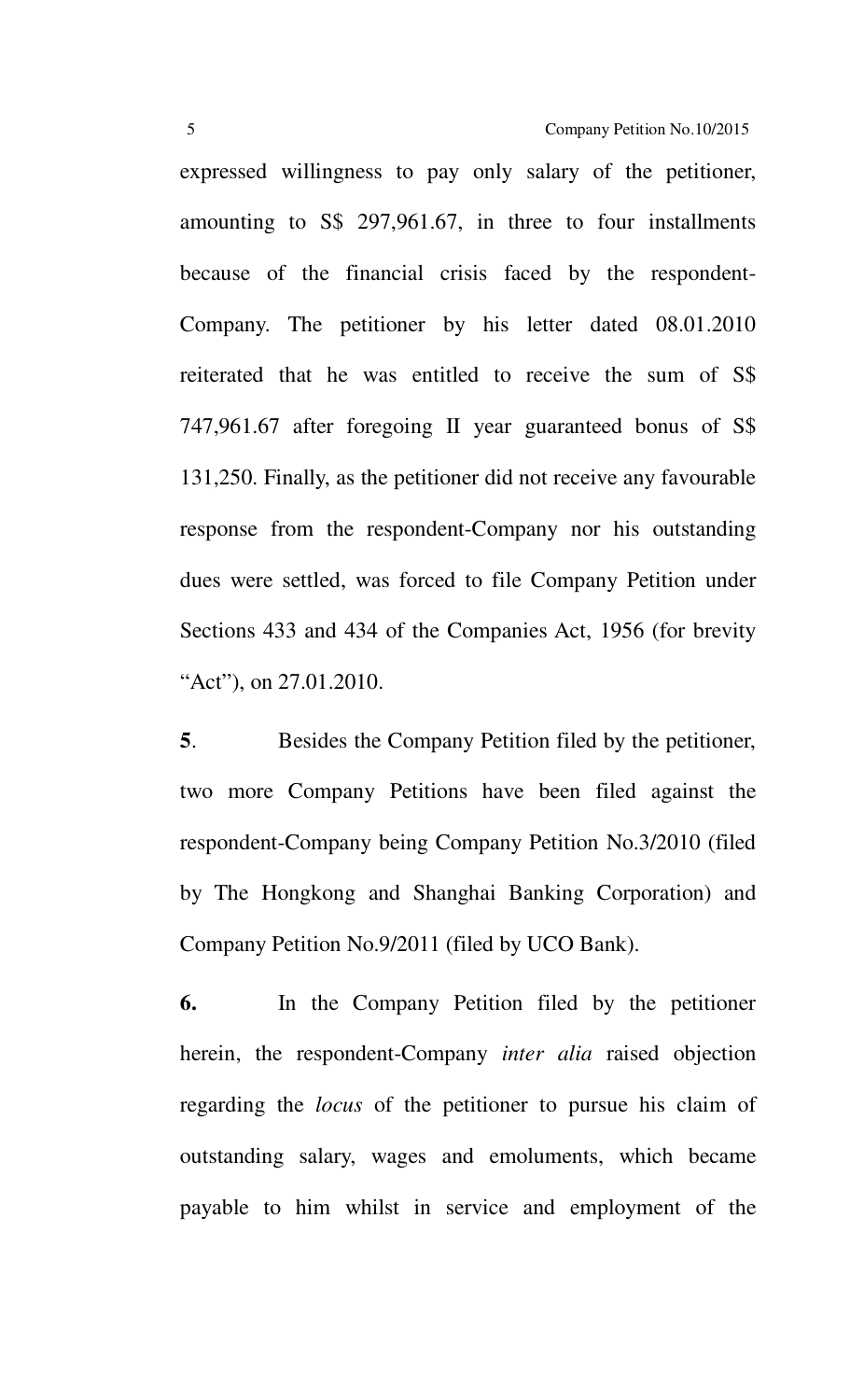respondent-Company. According to the respondent-Company, dues towards salary, wages and emoluments being remuneration, does not become "debt" within the meaning of Section 433(e) of the Act. The workman or employee of the Company cannot pursue claim in that behalf as Creditor that too by filing a Company Petition under Sections 433 and 434 of the Act. To buttress this submission, reliance was placed on the decision of the Single Judge of our High Court in the case of **Pawan Kumar Khullar Vs. Kaushal Leather Board Limited<sup>1</sup> .** 

**7.** The learned Company Judge, however, found force in the submission of the petitioner that the amount payable to the petitioner by the respondent-Company towards his outstanding salary, wages and emoluments was a debt on the Company within the meaning of Section 433(e) of the Act. The learned Company Judge adverted to the dictum of the Supreme Court in the case of **Kesoram Industries and Cotton Mills**  Ltd. Vs. Commissioner of Wealth-Tax (Central) Calcutta<sup>2</sup>; and in the case of **Union of India Vs. Tulsiram Patel**<sup>3</sup>. Reference is also made to the decision of the Andhra Pradesh

-

<sup>1</sup> AIR 1996 MP 85  $\overline{2}$ 

 <sup>(1966) 59</sup> ITR 767 3

 <sup>(1985) 3</sup> SCC 398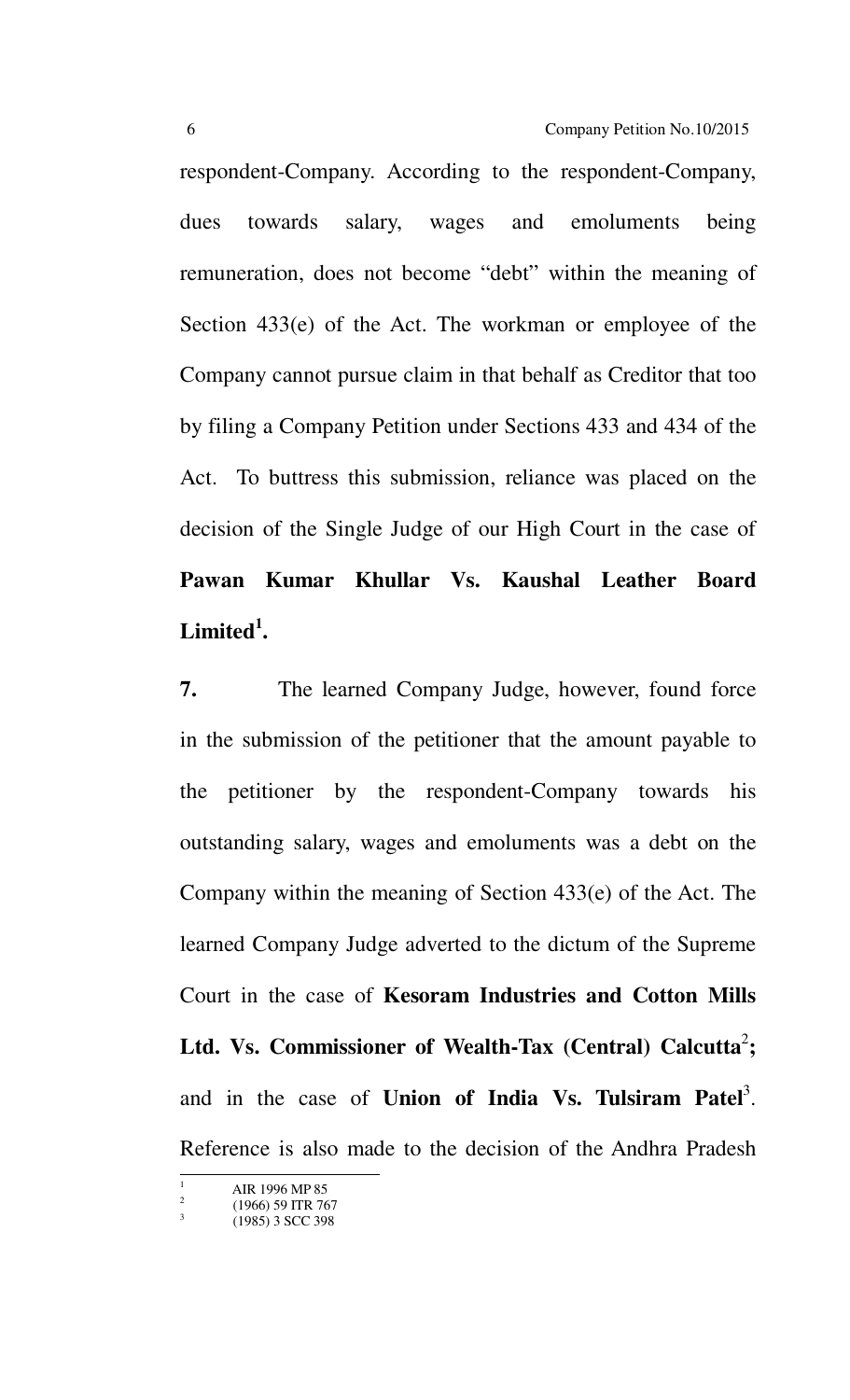High Court in the case of **Capt. B.S. Demogray Vs. VIF Airways Ltd.**<sup>4</sup> **, M. Suryanarayana Vs. Stiles India Ltd.<sup>5</sup> ;** and of Delhi High Court in the case of **Argha Sen & Another Vs. Interra Information Technologies (India) Pvt. Ltd.<sup>6</sup>, to** disagree with the opinion of the Coordinate Bench in the case of **Pawan Kumar Khullar** (supra). Accordingly, the learned Company Judge thought it appropriate to refer the question of law as formulated in the order dated 18.09.2013 to Larger Bench for consideration.

**8**. The counsel for the petitioner has relied on the opinion of the Andhra Pradesh High Court and Delhi High Court in support of his argument that the fact that the amount receivable by the petitioner was towards his unpaid salary, wages and emoluments would not cease to be "debt" in terms of Section 433(e) of the Act nor it is possible to suggest that the claim of such debt by the serving or former employee of the Company is anything short of claim by a Creditor. Further, even though the petitioner has ceased to be in the employment of the respondent-Company, the tag of employee or worker of that Company cannot be attached to him. If so understood, the

-

<sup>4</sup> (1998) 93 Company Cases 291 (AP)

<sup>5</sup> (2003) 116 Company Cases 448 (AP) 6

 <sup>(2006) 133</sup> Company Cases 49 (Delhi)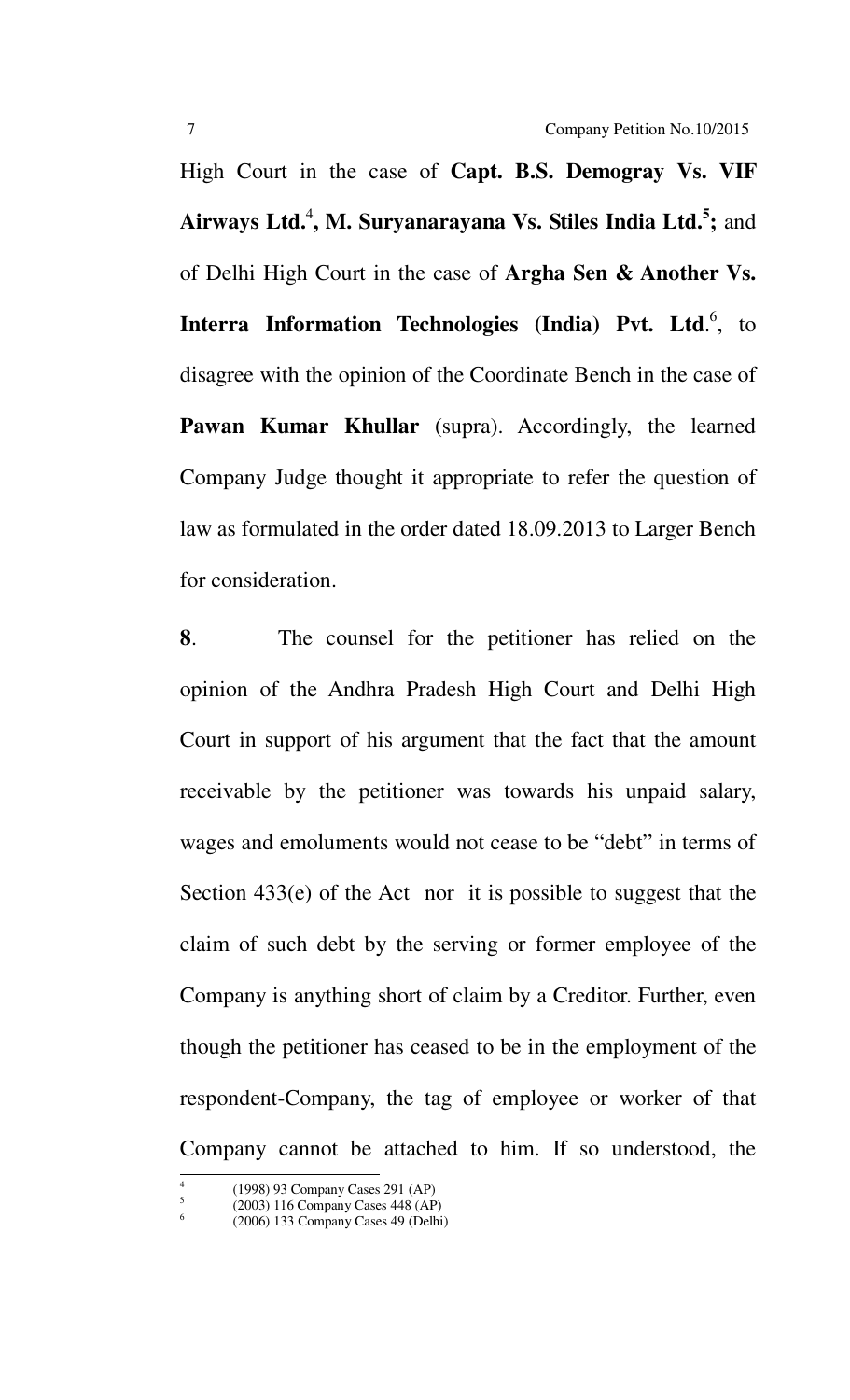opinion of the Coordinate Bench of this Court in **Pawan Kumar Khullar** (supra) will not come in his way in pursuing the claim under Sections 433 and 434 of the Act against the respondent-Company. Counsel for the petitioner has also relied on the extracts from the Advanced Law Lexicon by P. Ramanatha Aiyar,  $3<sup>rd</sup>$  Edition, Vol.1 (at pages 1129 to 1130) and Vol.2 (at pages 1238 to 1243), for the meaning of terms "Creditor" and "Debt" respectively.

**9**. *Per contra*, counsel for the respondent submits that the fact that the petitioner ceased to be in employment of the respondent-Company will make no difference to the nature of claim of the petitioner. It would still retain the colour of wages, salary and emoluments payable to an employee whilst he was in service of the respondent-Company. Being remuneration payable to an employee, it cannot be considered as a debt within the meaning of Section 433(e) of the Act, nor the status of the petitioner can be treated as Creditor ascribable to Section 439 read with Section  $434(1)(a)$  of the Act. To buttress this submission, reliance has been placed on the dictum of the Supreme Court in **National Textile Workers' Union and**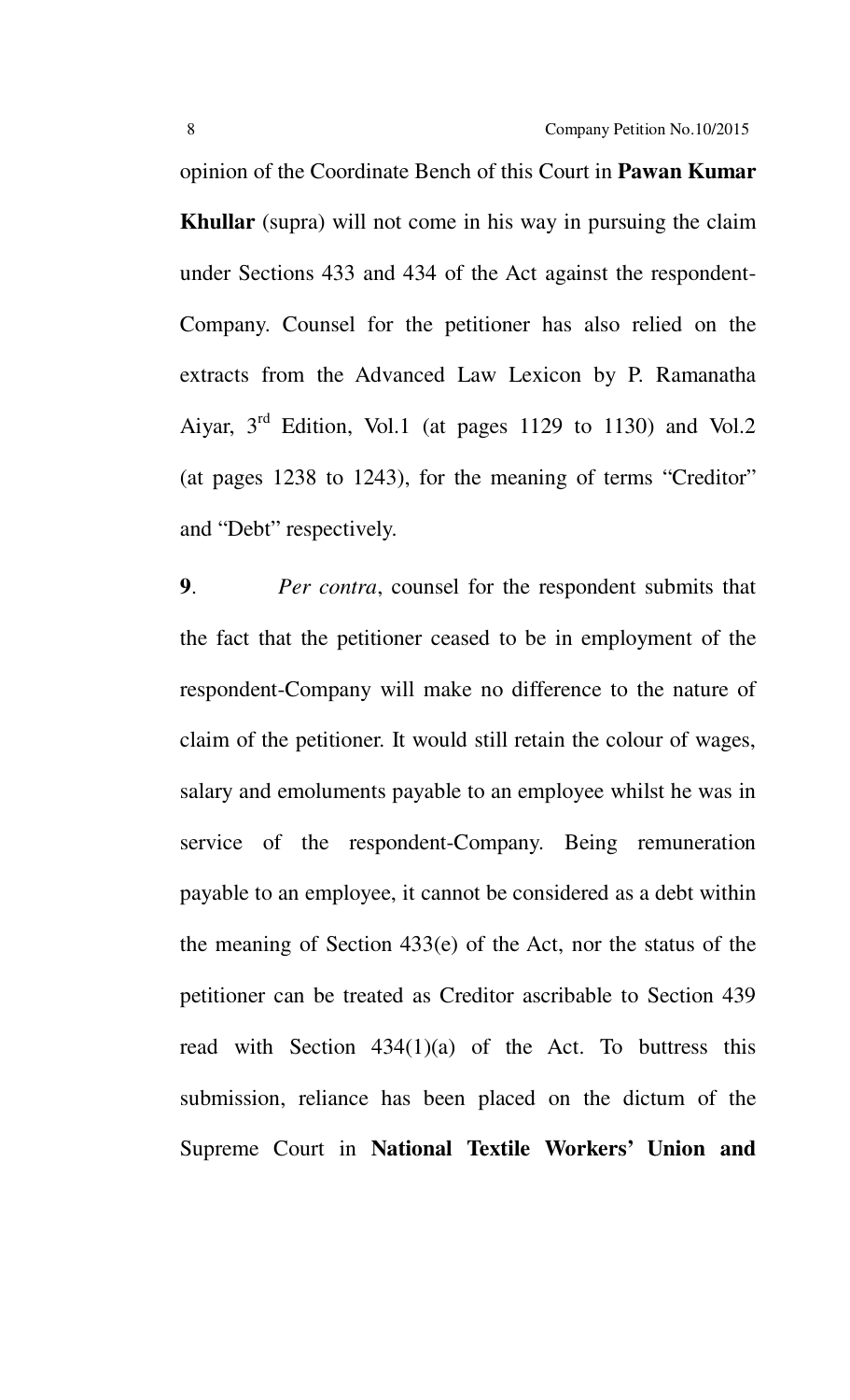**Others v. P.R. Ramakrishnan and Others<sup>7</sup>.** According to the respondent, the Supreme Court, in no uncertain terms, has noted that workers are not included in the list of specifically enumerated persons in Section 439 of the Act and therefore have no right to prefer a petition for winding up of a Company. Further, the right to apply for winding up of a company being a creature of statute, none other than those on whom the right to present a winding up petition is conferred by the statute can make an application for winding up a company and no such right having been conferred on workers, they cannot prefer a winding up petition against the company. According to the respondent-Company, after this dictum, it is no more *res integra* that employees of the Company are not included within the meaning of the term "Creditor" mentioned in Section 439 of the Act. Thus, the learned Company Judge, following that principle, should have rejected the Company Petition filed by the petitioner. Reliance is also placed on the decision of the learned Company Judge of Bombay High Court in the case of **Mumbai**  Labour Union v. Indo French Time Industries Ltd.<sup>8</sup>, which, essentially, has answered the controversy before it following the

<u>.</u> 7

8

 <sup>(1983) 1</sup> SCC 228 (para 7 in particular)

 <sup>(2002) 110</sup> Company Cases 408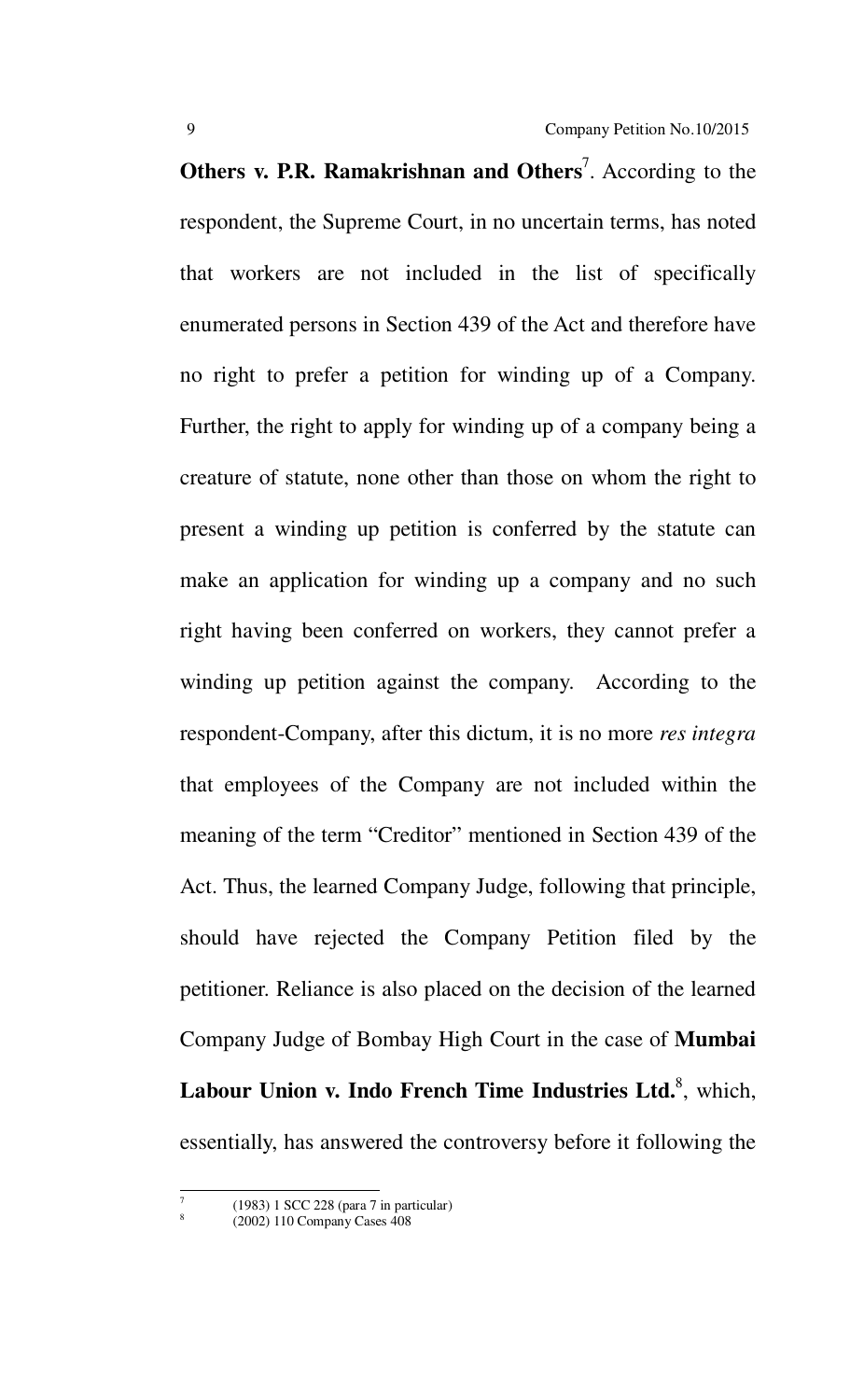dictum in the case of **National Textile Workers' Union** (supra). Learned counsel for the respondent has also invited our attention to Sections 529, 529A and Section 530 of the Act to contend that in view of express provision in the Act giving overriding preferential status to the payment of workman's dues, by necessary implication, it must follow that workers are excluded from pursuing remedy under Sections 433 and 434 of the Act, as also former workman/employee of the Company, for winding up of the Company. It was argued that any other interpretation would result in individual disgruntled workman/employee resorting to remedy under the Companies Act for winding up of the company. Further, that remedy would then be pursued not only by the individual workman/employee, but also by Workmen Trade Unions. The Workmen Trade Unions not only represent the cause of workmen/employees, but also former workmen/employees. For, the claim of workmen/ employees, who are members of the Trade Union, can be espoused only by the concerned Trade Unions. The interpretation given by the petitioner would encourage the Trade Unions to resort to remedy of winding up of the Company, to espouse the cause of its members, instead of pursuing other remedies prescribed by law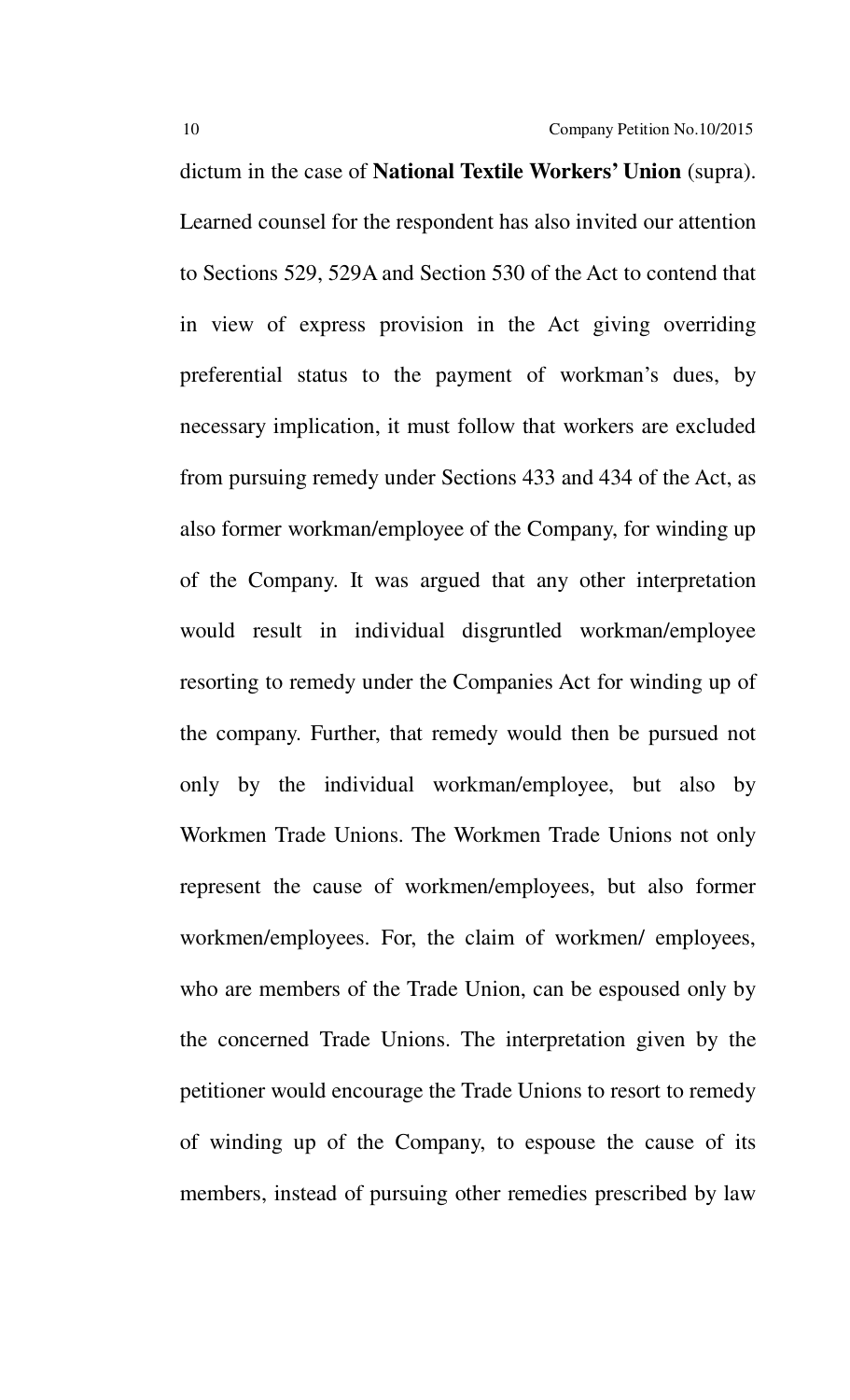for resolving such disputes. It is then submitted that the argument of the petitioner that being former employee of the respondent-Company, the legal position expounded by the Supreme Court will have no application to his claim, is also untenable. Reliance has been placed on the decision of Supreme Court in the case of **IBA Health (India) Private Limited v. Info-Drive Systems SDN. BHD<sup>9</sup>, in particular paragraph 34,** which has cautioned the Company Courts to keep in mind Public Policy Considerations while considering the relief of winding up of the Company. It is not only a matter of the interests of Creditors, but also interests of public at large.

**10**. At the outset, we may clarify that the issue under consideration is limited to the *locus* of the petitioner to institute Company Petition for winding up against the respondent-Company in respect of his claim for unpaid salary, wages and emoluments whilst he was in the employment of respondent-Company. We may not be understood to have expressed any opinion about the merits of that claim, which will have to be considered by the Company Judge after the reference is answered.

(2010) 10 SCC 553

<u>.</u> 9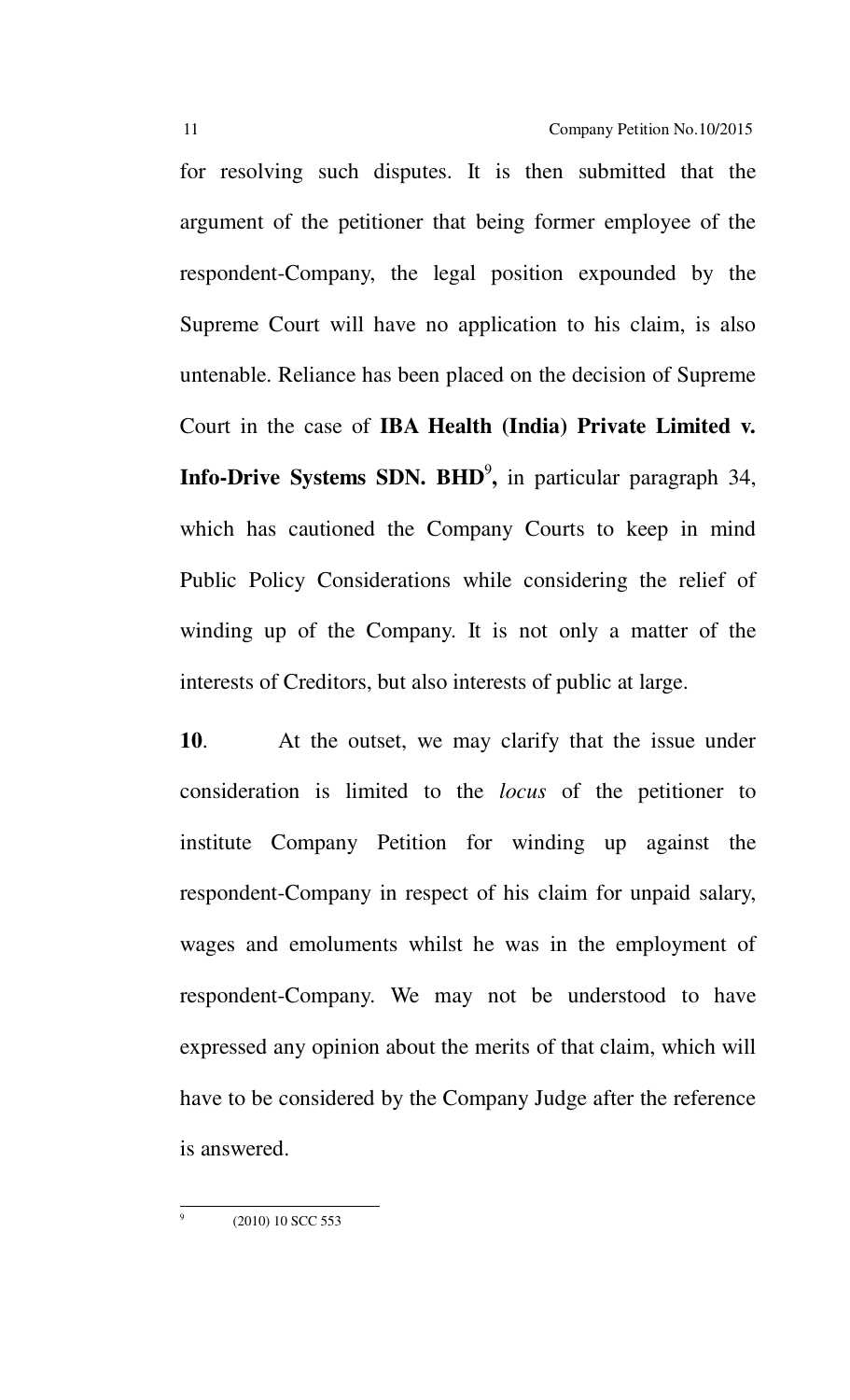**11**. Indisputably, the petitioner was appointed by the respondent-Company vide employment letter dated 18.04.2008 to manage its Asset Management Business in Singapore. The petitioner submitted resignation vide letter dated 14.09.2009 for the stated reasons. According to the petitioner, he has not been paid his monthly salary and other emoluments as per the contract after 01.04.2009 and until the date of his resignation. The respondent-Company has not challenged the fact that the petitioner was employed in the Company between 18.04.2008 to 14.09.2009.

**12**. In the backdrop of the abovesaid facts, it must follow that the outstanding or unpaid wages/salary of the workman/ employee is a "debt" to be paid by the Company. The expression "debt" has not been defined in the Act. Going by the meaning of term "debts" as understood in common parlance, it is a sum of money due from one person to another. It would not only mean the obligation of the debtor to pay, but also the right of the Creditor to receive and enforce payment. Further, no distinction can be made between remuneration due to be recovered and the sum which is to be recovered as price of goods purchased on credit. The Supreme Court in the case of **Kesoram Industries**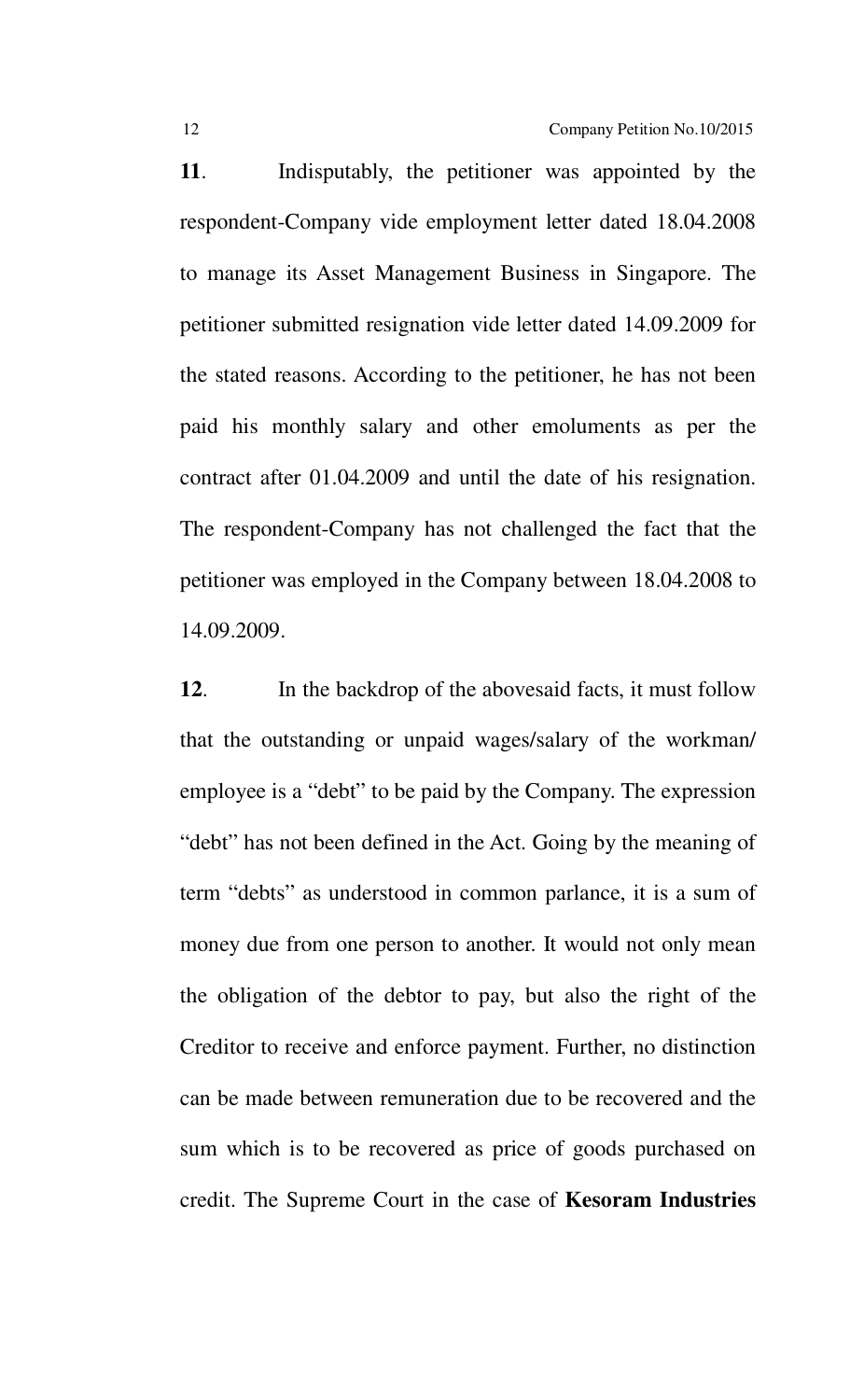**and Cotton Mills Ltd.** (supra) after considering several decisions on the point from paragraph 23 onwards, summarized the position in paragraph 33, which is as follows:-

> "**33**. To summarize : A debt is a present obligation to pay an ascertainable sum of money, whether the amount is payable in *praesenti* or *in futuro; debitum in praesenti, solvendum in futuro.* But a sum payable upon a contingency does not become a debt until the said contingency has happened. …….."

**13**. The application for winding up of the Company, as predicated by Section 439 of the Act, can be presented by the specified enumerated persons. Clause (b) of Sub-section (1) thereof, mentions of any Creditor or Creditors, including any contingent or prospective creditor or creditors. The ground on which relief of winding up of Company can be pursued by the Creditor is ascribable to Section 433(e) of the Act. It envisages where the company is unable to pay its debts. Where the company is unable to pay its debts, by a deeming provision inserted in the form of Section 434, it is envisaged that if the company fails to respond to the demand made by way of legal notice exceeding the specified amount, there is legal presumption that the company is unable to pay its debts. Indeed, that legal position is rebuttable. Going by the legislative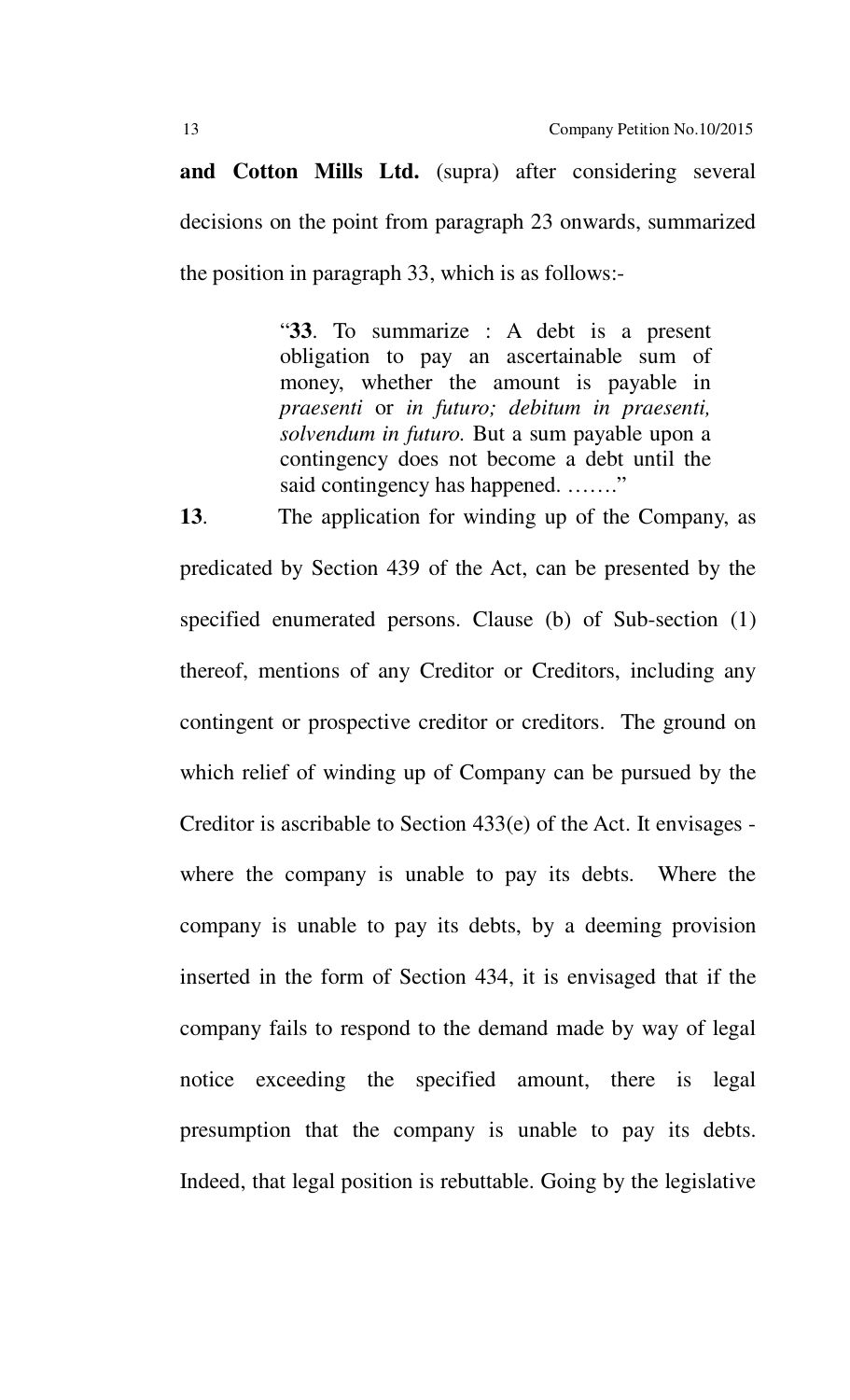Scheme, it is, therefore, amply clear that any creditor can invoke the jurisdiction of Company Court praying for winding up of Company.

**14**. Therefore, the moot question is : whether the petitioner qualifies the definition of creditor in the context of his claim regarding unpaid wages, salary and emoluments receivable from the respondent-Company where he was employed during the relevant period.

**15**. The expression "Creditor" is intrinsically linked to the expression "debt"/ "debts". Wherever it is a case of "debts", the person, who is entitled to receive the amount, as belonging to him, is necessarily a creditor. No provision of any statute much less of the Companies Act has been brought to our notice, which expressly or impliedly excludes the dues to be received by the employee – be it, in service or former employee – from the character of a debt to be paid by the Company; and for which reason the person so employed is not a creditor of the Company, within the meaning of Section 439 or any other provision of the Companies Act.

**16**. We may now deal with the decision of the learned Company Judge of Our High Court in the case of **Pawan**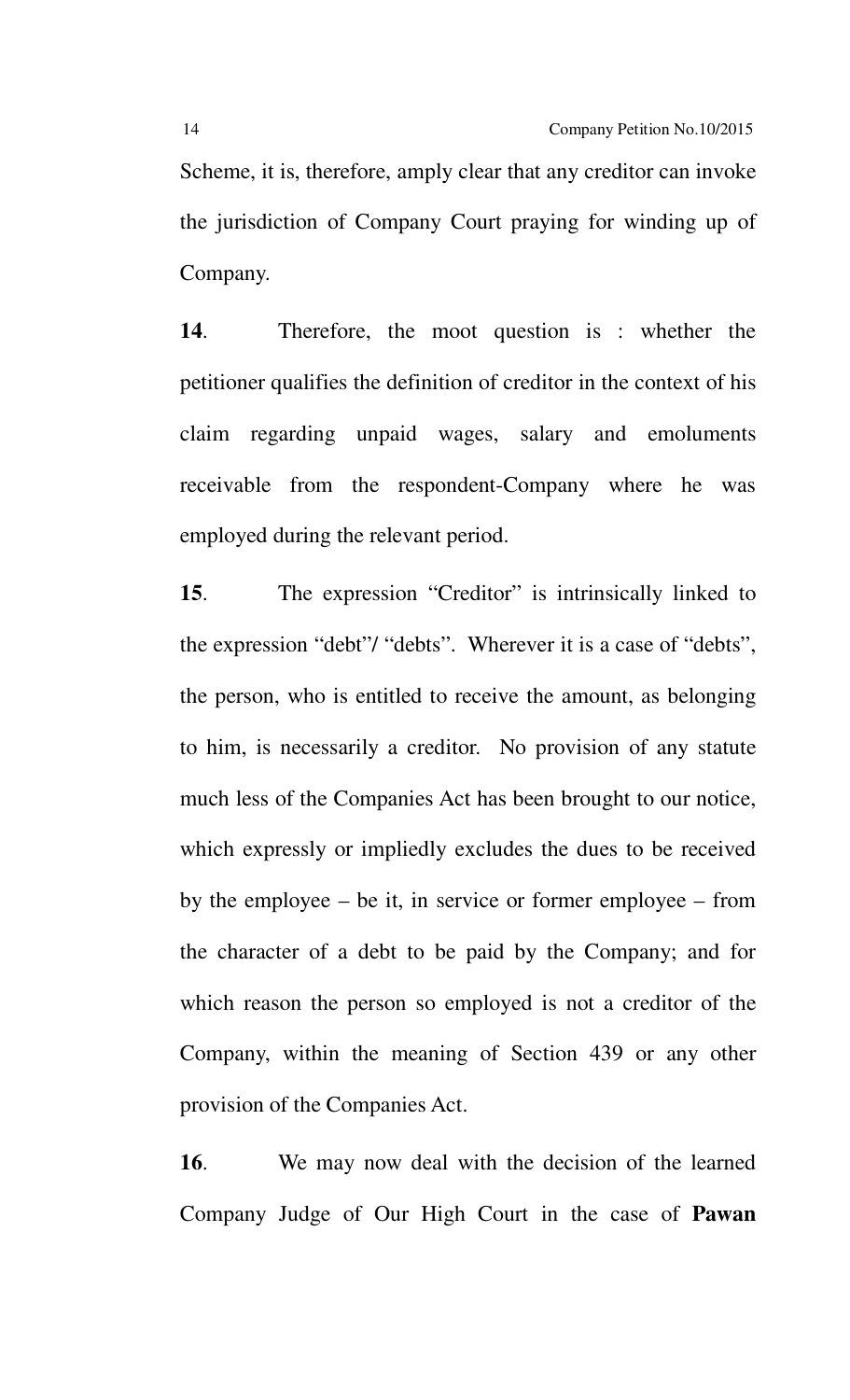**Kumar Khullar** (supra). In that case also, the petitioner had filed Company Petition for winding up of the Company on the assertion of non-payment of his salary. The Company Judge observed that there is difference between debt and salary. Further, the salary is the remuneration paid to a person or employee in lieu of services rendered by him/her whereas debt is not remuneration. Debt is something which is borrowed by a person on settled terms and conditions and settled rate of interest and can be re-settled between the parties.

**17**. With utmost respect, we disagree with this opinion. It is not possible to countenance that unpaid salary is not a debt, in view of the exposition of Supreme Court in **Kesoram Industries and Cotton Mills Ltd.** (supra) and also the meaning of expression "debt" as understood in common parlance mentioned in P. Ramanatha Aiyar's Advanced Law Lexicon, 3rd Edition, Vol.2 at page 1238 till 1243. It is noted that debt means any pecuniary liability, whether payable presently or in future, or whether ascertained or to be ascertained. It means any liability which is claimed as due from any person. Indeed, it must be a legally payable amount or dues. In the Earl Jowitt's Dictionary of English Law, it is noted that debt is a sum of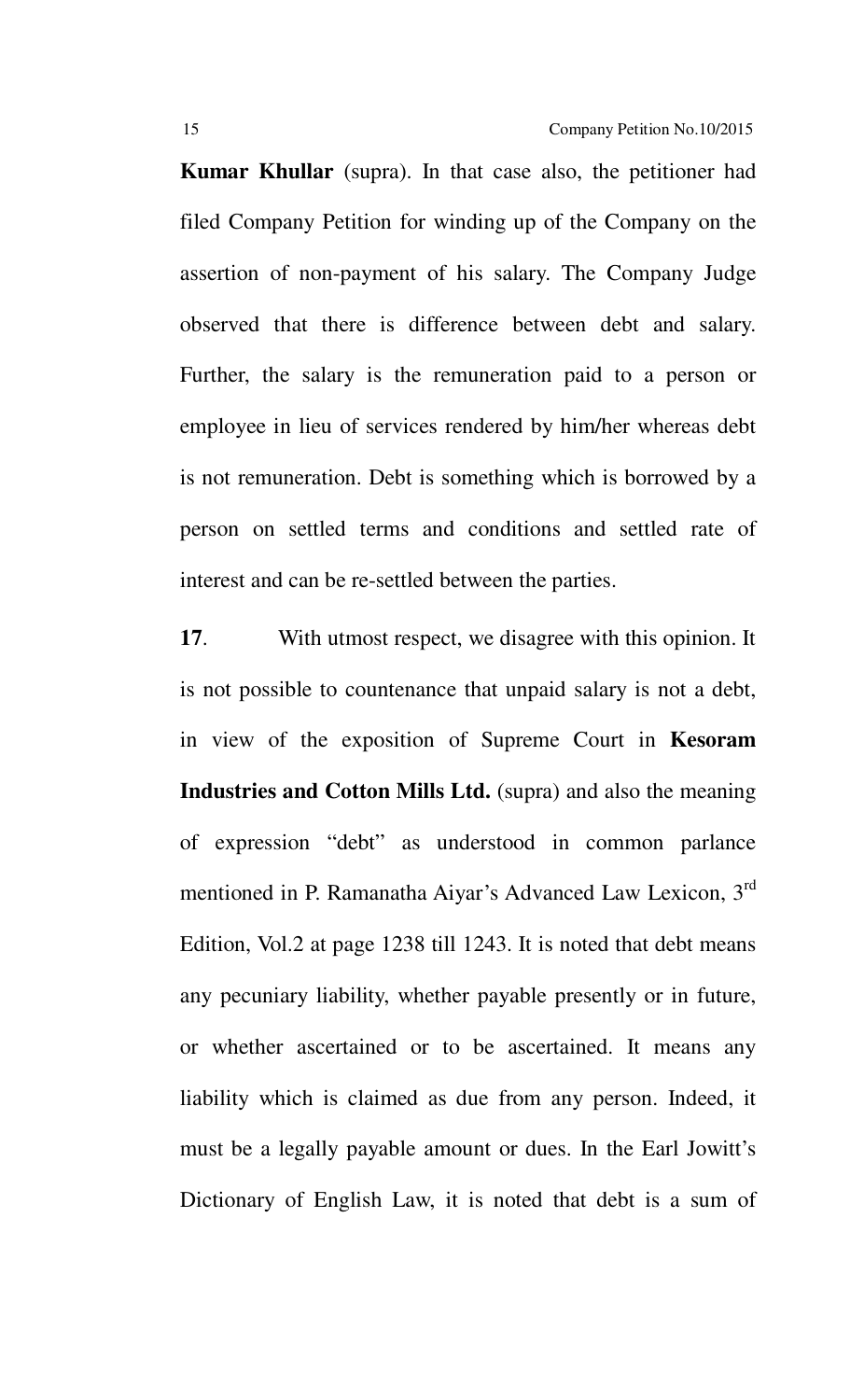money due from one person to another. A debt exists when a certain sum of money is owing from one person to another. Debt denotes not only the obligation of the debtor to pay, but also the right of the creditor to receive and enforce payment. Referring to the case of DPP v. Turner, (1973)3 ALL ER 124, it is noted that debt normally has one or other of two meanings. It can mean an obligation to pay money or it can mean a sum of money owed. It is unnecessary to multiply the other illustrations, referred to in the said dictionary, except to mention that expression "debt" has to be given widest amplitude to mean any liability which is claimed as due from any person.

**18**. The Andhra Pradesh High Court has had occasion to consider similar issue in the case of **Capt. B.S. Demogray** (supra). Even in that case the petitioner, who had invoked remedy of Company Petition for winding up of the respondent-Company, was an employee of that Company and had resigned from the post of Trainee/Captain before institution of the petition. In that case, resignation was not accepted by the Company till the filing of the petition. In that sense, it was a case similar to the facts of Pawan Kumar Khullar, as the petitioner was in employment of the Company or worker of the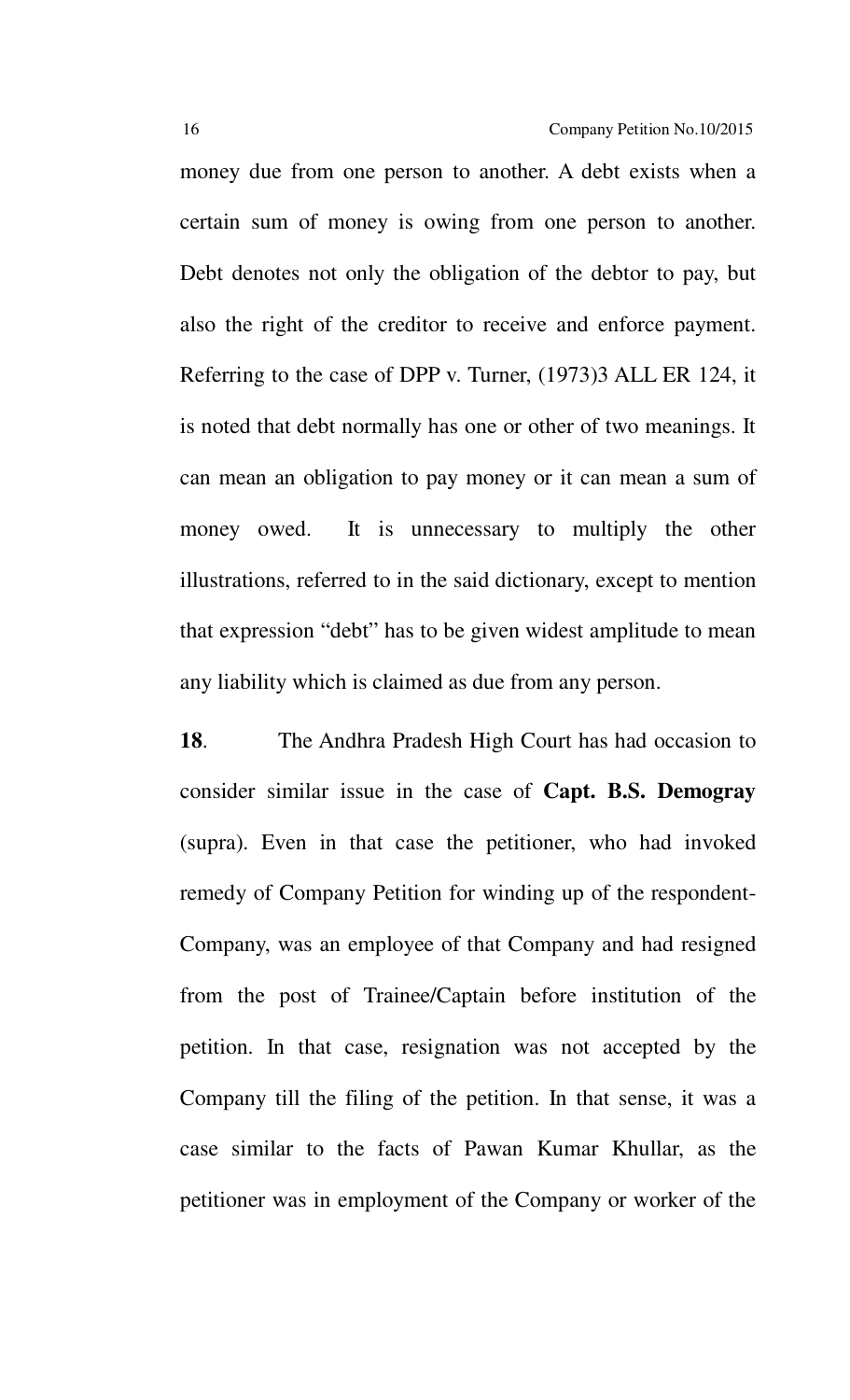Company. In the present case, however, it is admitted that the petitioner has already tendered resignation and there is nothing to indicate that resignation was still treated as pending. Be that as it may, the Company Judge of the Andhra Pradesh High Court disagreed with the view taken by the Company Judge of Our High Court in **Pawan Kumar Khullar** (supra). It will be useful to reproduce the relevant part of the said decision, which reads thus:

> "In the case of Kesoram Industries and Cotton Mills Ltd. v. CWT [1966] 59 ITR 767, the apex court, after discussing various decisions, has observed that (pages 780 and 787) :

 "a debt means a sum of money which is now payable or will become payable in future by reason of present obligation *debitum in praesenti, solvendum in futuro.*

 A debt involves an obligation incurred by the debtor and the liability to pay a sum of money in present or future. The liability must, however, be to pay a sum of money, i.e., to pay an amount which is determined or determinable in the light of factors existing on the date when the nature of the liability is to be ascertained."

 The claim of short delivery of materials has been held to be debt in the case of *Kudremukh Iron Ore Co. Ltd. v. Kooky Roadways P. Ltd.* [1990] 69 Comp Cas 178 (Kar). The unpaid salary of an employee is liable to be recovered from the employer, because the employer is obliged to a pay it to the employee for the services rendered by it. As noted above, a debt is a sum which is to be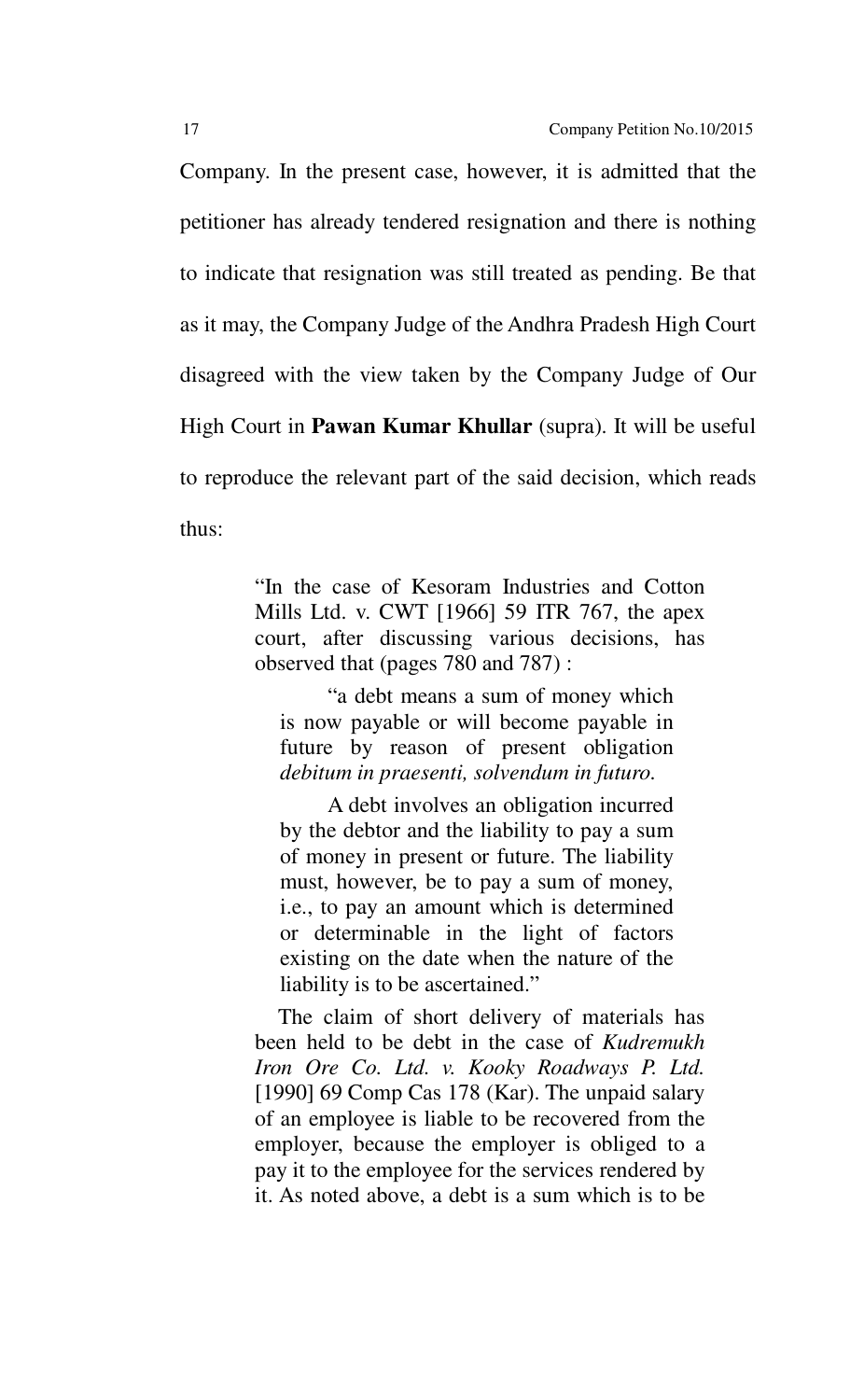recovered from a person who is obliged to pay the same and, therefore, no line of demarcation can be drawn between a remuneration due to be recovered and a sum which is to be recovered because a person has to pay for the price goods which has been purchased by him on credit. With respect I am unable to agree with the view taken by the learned single judge of the Madhya Pradesh High Court in the case of *Pawan Kumar Khullar v. Kaushal Leather Board Limited* [1996] 87 Comp Cas 130 : AIR 1996 MP 85. I, therefore, hold that an unpaid salary is also a debt."

**19**. This decision has been approved by the Division Bench of the Andhra High Court in the case of **M. Suryanarayana** (supra). Even in the case before the Division Bench, the petitioner was an employee of the respondent-Company and had resorted to Company Petition for winding up of the Company in respect of unpaid salary as debt within the meaning of Section 433(e) of the Act. The Division Bench referred to the meaning of word "debt" as given in Black's Law Dictionary, fifth edition, which, *inter alia*, mentions that there must be an existing obligation to pay sum of money now or in future. The Division Bench proceeded to observe thus:

> "17. Before dealing with this specific question, the larger question raised by the learned counsel for the respondent-company that under no circumstance salary due to an employee or officer of the company could be a 'debt' in the context of Section 433(e) of the Act has to be considered for it goes to the root of the matter. This contention, in our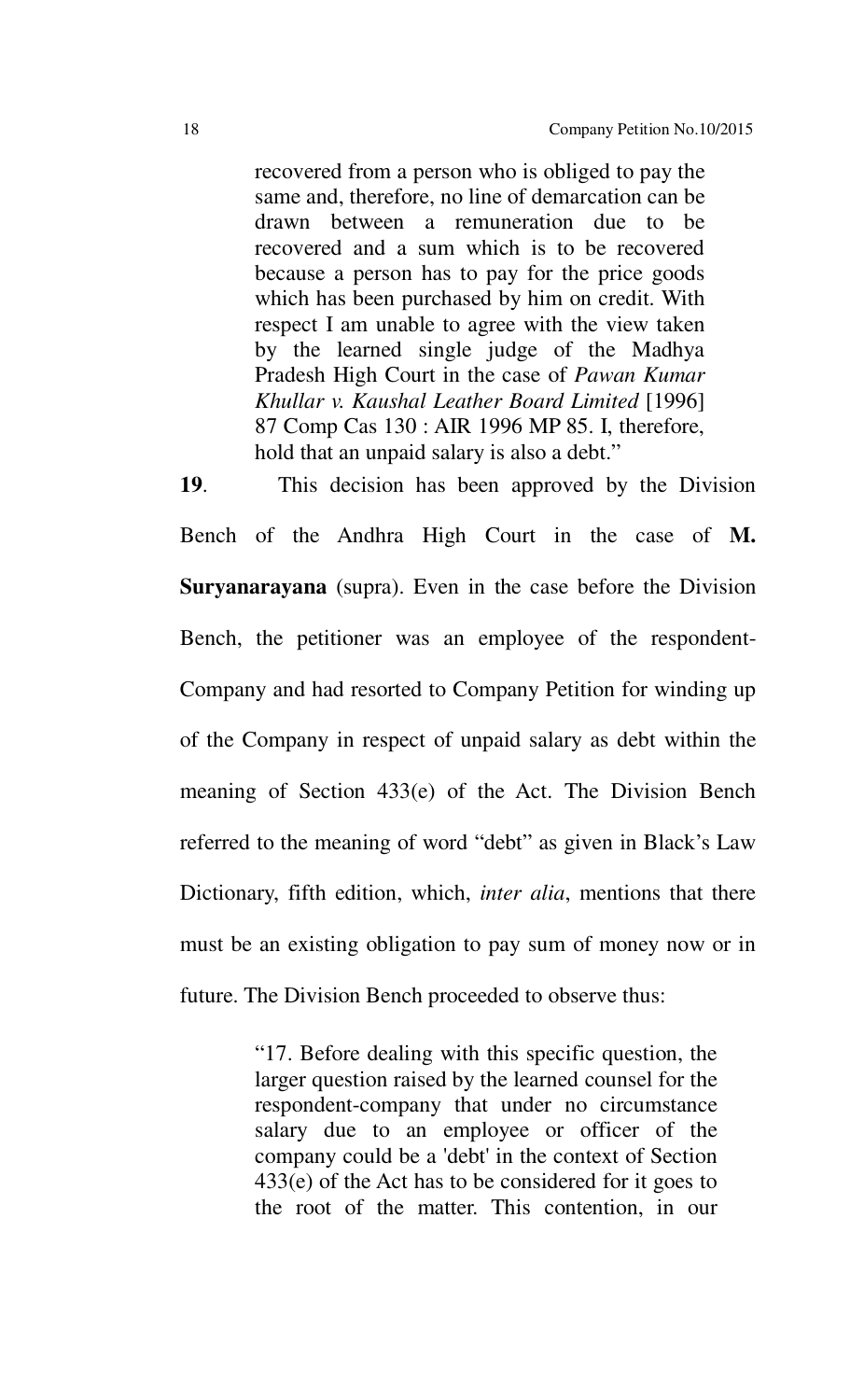considered opinion, is required to be noticed only to be rejected. It is trite that an employee or officer of the company, on completion of the wage period or salary period and after serving the company, acquires a right to claim wage/salary, as the case may be, and he assumes the character of a creditor and the company becomes a debtor. It cannot be gainsaid that an employee of the company, after serving a company for a wage period or salary period, say for a month, if he or she acquires a right to claim for payment of salary and if the company does not pay the salary within the stipulated time under the contract or the relevant regulations governing terms and conditions of service, undoubtedly the employee can bring a legal action to enforce his/her right to recover the salary due to him or her against the company. The definition of the word "debt", as understood in the well-known treatises as well as English and Indian courts, to put it pithily, means a sum of money which is presently payable. In other words, there must be debitum in presenti. There are no good reasons to take out 'salary due to an employee' from the company from the meaning of the word "debt" in the context of section  $433(e)$  of the Act....."

**20**. After adverting to the decision of Our High Court in

the case of **Pawan Kumar Khullar** (supra), the Division Bench

of Andhra Pradesh High Court went on to observe as follows:-

"……..With great respect, we are not in a position to accept the opinion of the learned single Judge of the M.P. High Court recorded in paragraph 4 of the above judgment as correct position in law. A learned single Judge of this Court, Krishna Saran Shrivastva, J., in Capt. B.S. Demogray v. VIF Airways Ltd, [1998] 94 Comp Cas 291 : [1998] 1 An.WR 743, had occasion to consider the question whether the unpaid salary of an employee from the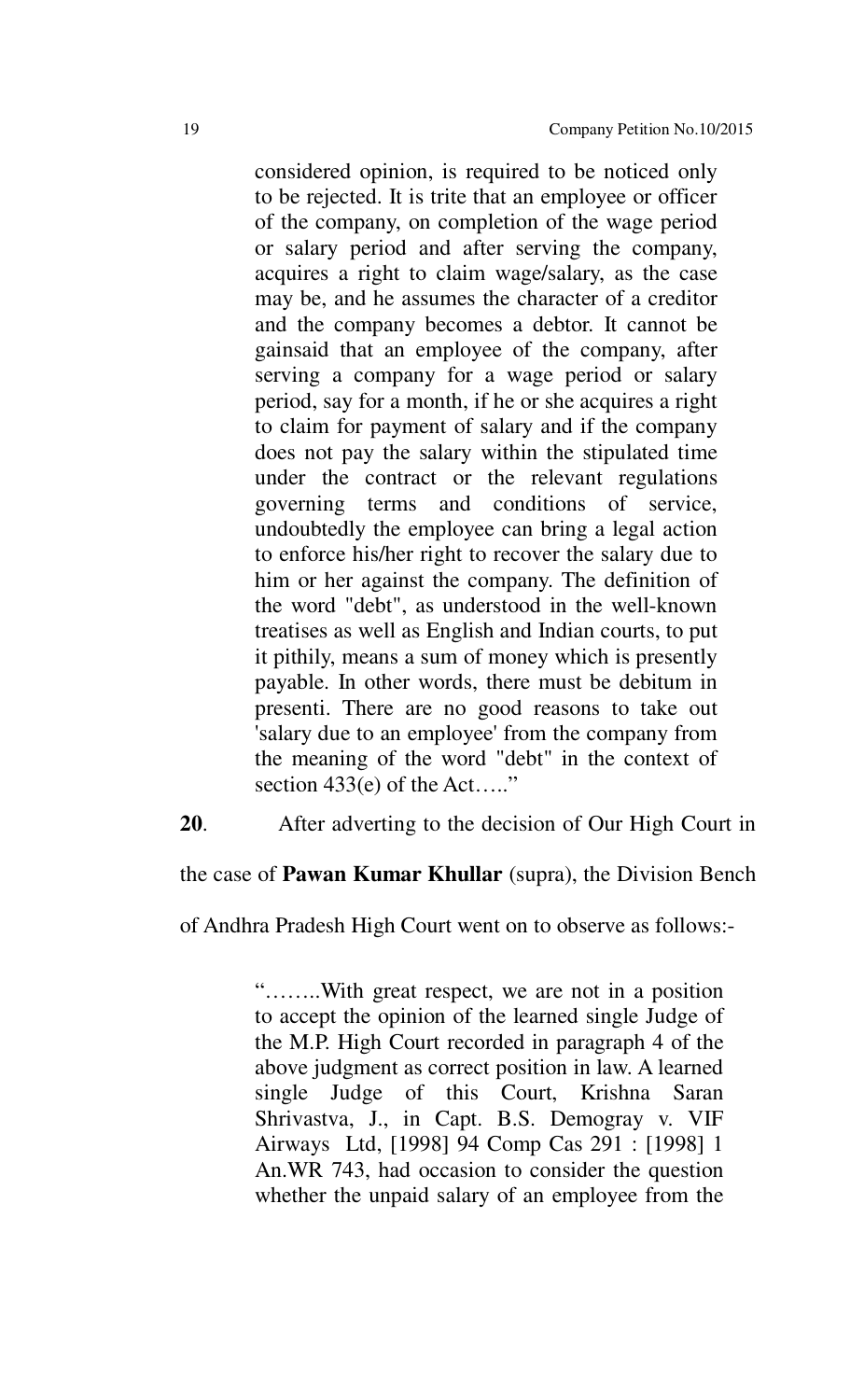company could be a "debt". The learned judge, after referring to the judgment of the Madhya Pradesh High Court in *Pawan Kumar Khullar's case* [1996] 87 Comp Cas 130 : AIR 1996 MP 85, has held (page 293 of 94 Comp Cas) :

\*  $\ldots \ldots \ldots$ <sup>10</sup>

We are in respectful agreement with the view taken by the learned single judge of this court in the above judgment. In deciding the question whether arrears of salary could be a "debt", in our considered opinion, section  $530(1)(b)$  of the Act also in a way suggests that arrears of salary payable to an employee of the company can be treated as a debt. Section 530 deals with preferential payments in the matter of clearing the outstanding debts of the company. Section  $530(1)(b)$  reads:

"Section 630. Preferential payment:- (1) In a winding up, subject to the provisions of Section 529A, there shall be paid in priority to all other  $debts-(a) \ldots$ 

(b) all wages or salary including wages payable for time or piece work and salary earned wholly or in part by way of commission of any employee, in respect of services rendered to the company and due for a period not exceeding four months within the twelve months next before the relevant date, subject to the limit specified in Sub-section (2):"

Section  $530(1)(b)$  speaks of wages in respect of services rendered to the company as a preferential charge. If wages and salary payable to an employee of the company in respect of services rendered to it is made a preferential charge under the Act, there is no good or sound reason to take out the arrears of salary or salary already due to an employee of the company from the definition or meaning to the concept "debt" in the context of Section 433(e) of the Act. Therefore, we hold that in a given case,

 $10<sup>10</sup>$ 

<sup>10</sup> \* …… Already reproduced in paragraph 18 above.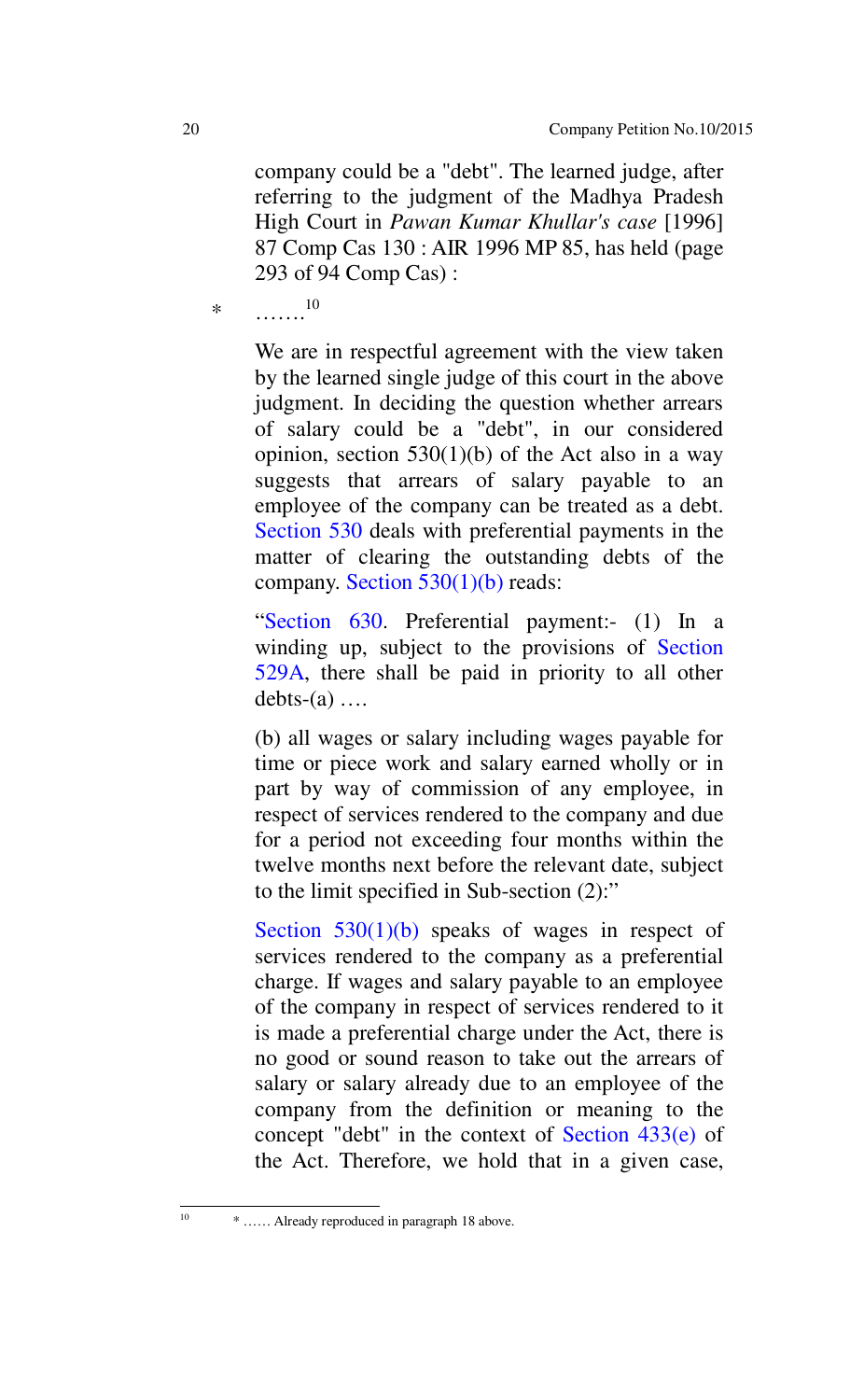even arrears of salary due to an employee of the company which is sought to be wound up can be a "debt" within the meaning of that term under Section 433(e) of the Act and it cannot be said as a general rule, that under no circumstance, arrears of salary or salary due to an employee of the Company can be a "debt"."

**21**. Besides the decision of the Division Bench of the Andhra Pradesh High Court, even the Company Judge of Delhi High Court has answered the issue against the Company. The argument canvassed before us that after the decision of the Supreme Court in **National Textile Workers' Union** (supra), in particular observations found in para 7 of the said judgment, the right to apply for winding up of Company being a creature of statute, and no such right having been conferred on the workers, they cannot prefer a winding up petition against a Company, has been examined. The background in which these observations have been made by the Supreme Court has been pithily analyzed by the Company Judge of the Delhi High Court, from pages 59 to 62; and concluded that the said observations are in the context of the argument raised on behalf of the Company in the said proceeding about the *locus* of the workers to intervene. In other words, the Court was dealing with the said argument of the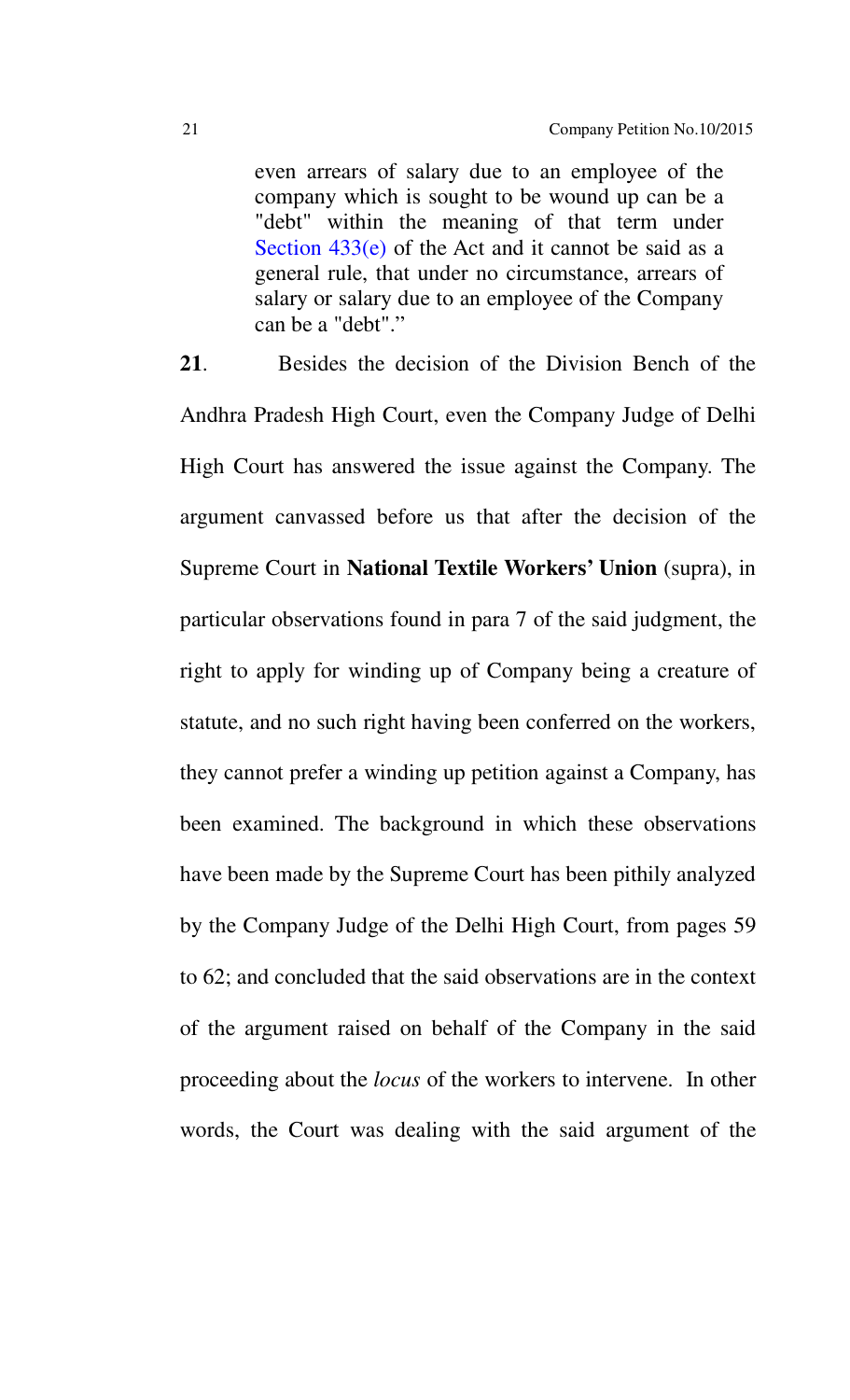Company that the workers have no right to be heard in the said proceedings and that extreme argument has been negatived.

**22**. Suffice it to observe that the Delhi High Court has justly analyzed the observations of the Supreme Court in **National Textile Workers' Union** (supra); and relying on Section 439 of the Act, has noted that when the worker becomes a Creditor, he will have a right to institute petition as a creditor of the Company. In substance, the Court has noted that it is one thing to refuse to entertain the prayer for winding up at the instance of the employee concerned, which is within the discretion of Company Court and can be done in larger interests of the public. But, to say that the worker has no locus to maintain petition for winding up of a company in respect of his claim for unpaid salary/wages is untenable. The latter cannot be countenanced, in the light of the express provision in Section 439 read with Sections 433 and 434 of the Act. Taking any other view, would be re-writing the said provisions to mean that unpaid salary is not a debt within the meaning of Section 433(e) and the employee, who owes unpaid salary from the Company even after ceases to be employee of that Company is not a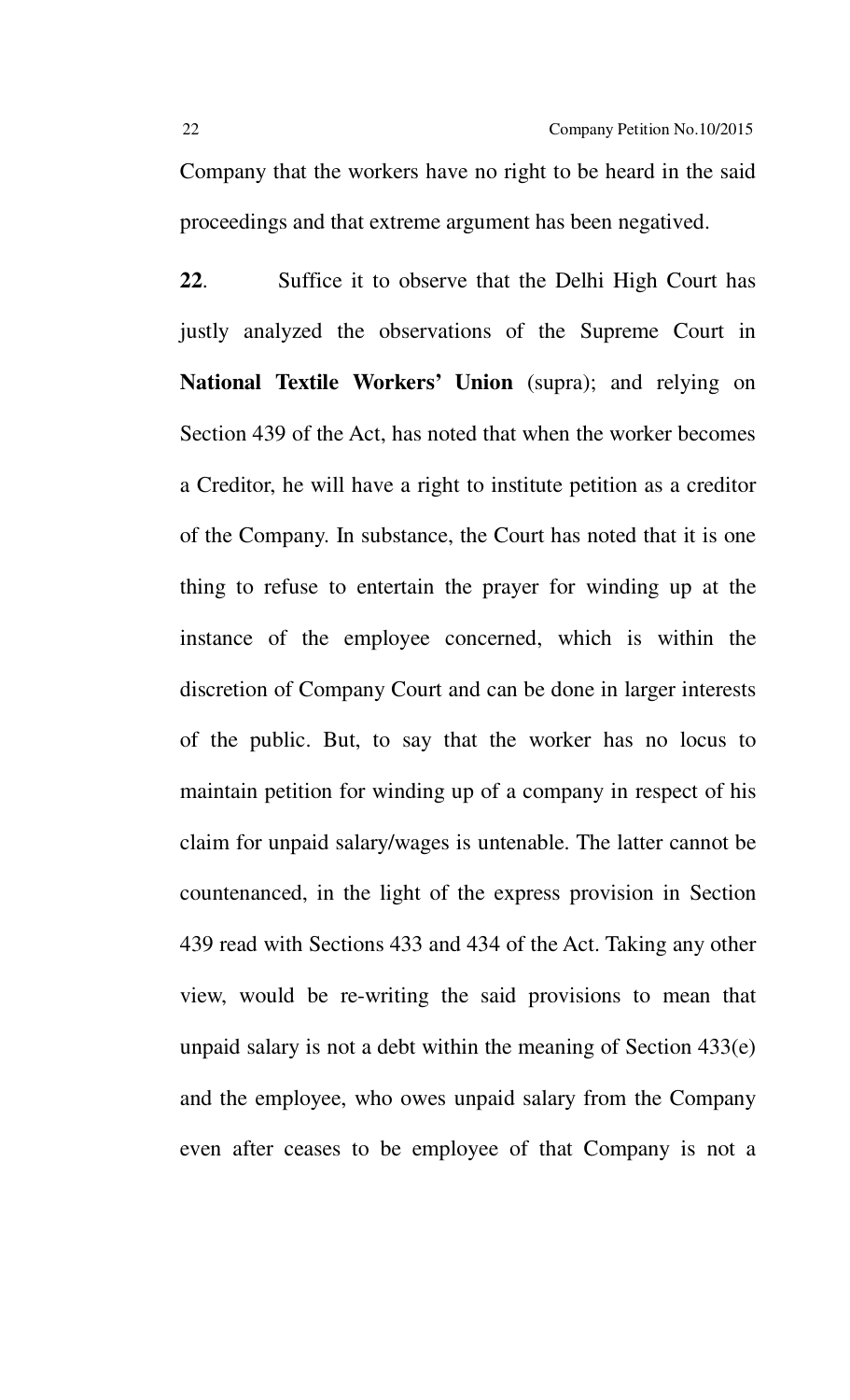Creditor of the Company, in relation to the claim of unpaid salary and wages.

**23**. Notably, the Delhi High Court was also considering the petitions of two ex-employees and held that Company Petition for winding up filed by them against the Company in relation to unpaid salary/wages for the period when they were working with the respondent-Company, could be maintained by them as Creditors.

**24**. The decision of the Supreme Court in **IBA Health (India) Private Limited** (supra) pressed into service by the respondent, in our view, deals with completely different proposition. Further, we fail to understand as to how observations made in paragraph 34 of the said decision can support the argument of respondent-Company - that Company Petition by a former employee of the Company for recovery of his dues, is not maintainable.

**25**. That leaves us with the decision of the Company Judge of the Bombay High Court in the case of **Mumbai Labour Union** (supra). Even this decision has been correctly analyzed by the Company Judge of the Delhi High Court in the case of **Argha Sen** (supra). The apprehension of the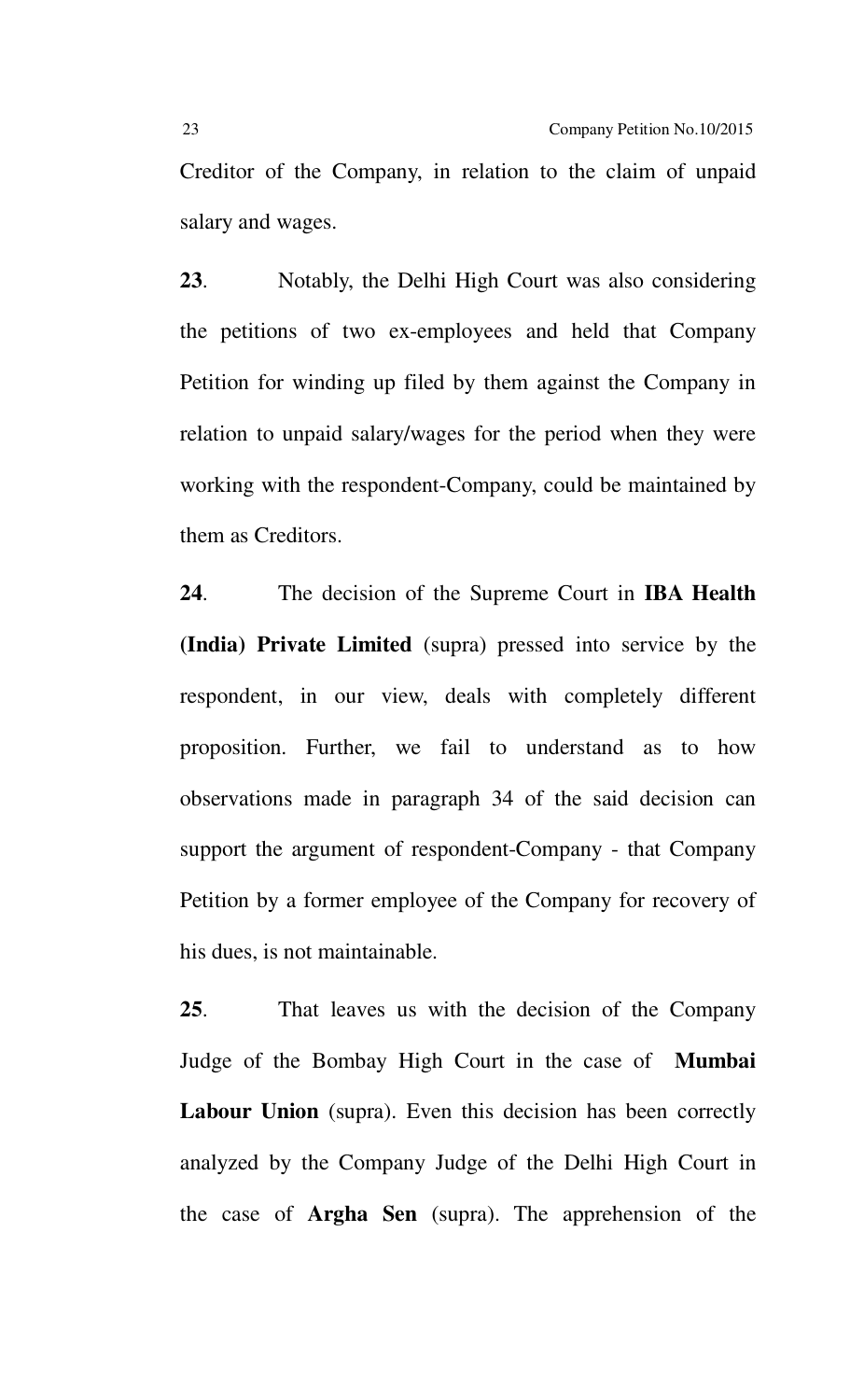respondent-Company that on the interpretation given by the Division Bench of the Andhra Pradesh High Court and Company Judge of the Delhi High Court, if accepted, may result in encouraging avoidable litigation to be filed by the disgruntled employees and Trade Unions, does not commend to us. The provision, such as, Section 439 read with Sections 433 and 434, providing for remedy to class of persons, cannot be interpreted on such apprehensions.

**26**. As aforesaid, none of the provisions in the Companies Act persuade us to take the view that the claim of worker or employee regarding his unpaid salary, wages or emoluments cannot be treated as debt or dues payable by the Company. Once that contention fails, it would necessarily follow that the workman is a Creditor of the Company to the extent of his unpaid wages and salary. This view is reinforced from Chapter-V of the Companies Act. For, Section 529, defines the purport of expression "workmen's dues". Further, Section 529A provides for Overriding Preferential Payments in respect of workmen's dues. There is preferential right to receive those dues guaranteed under Section 530 of the Act over other dues. The fact that special preference in payment of workmen's dues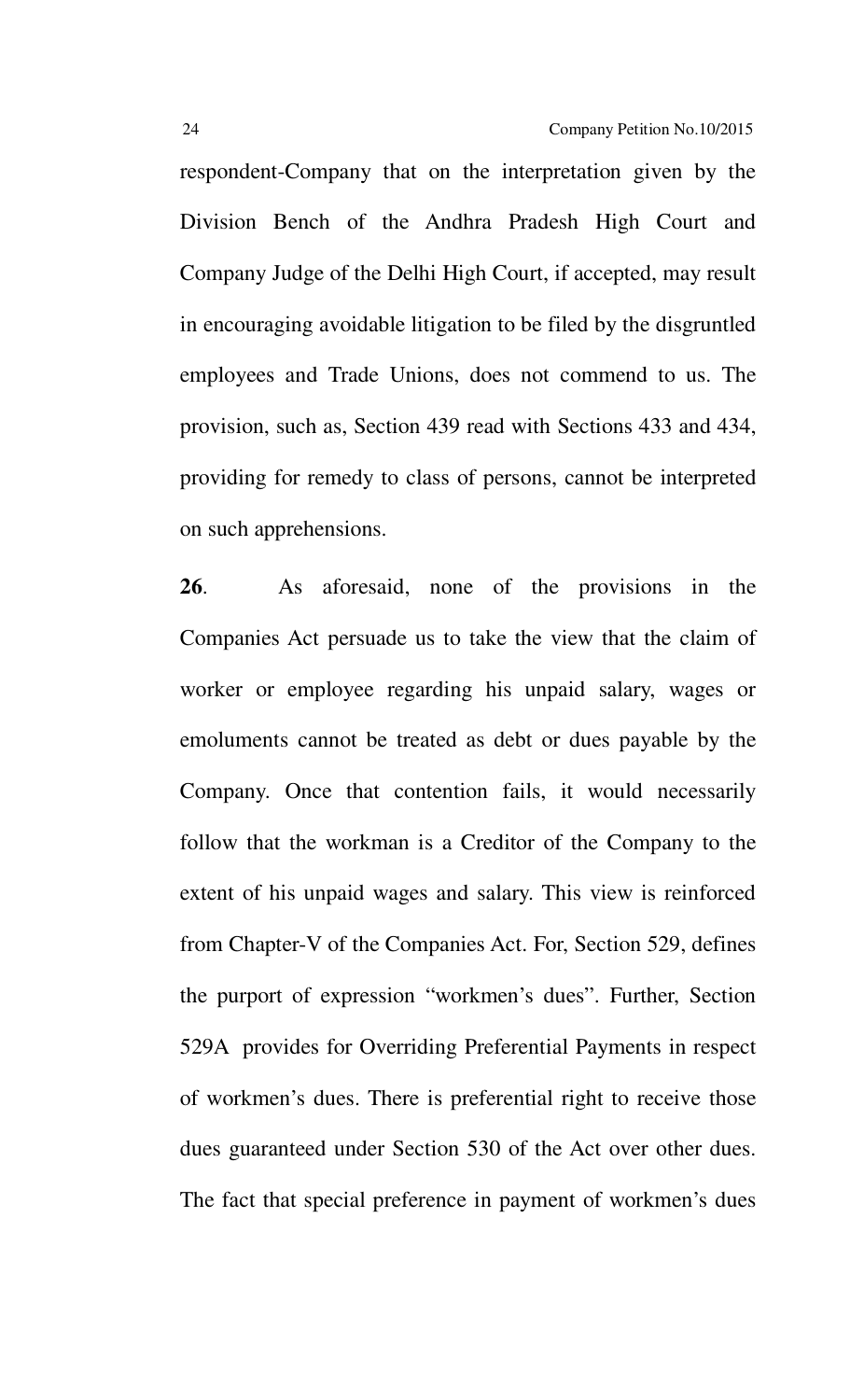has been specified in the Act, does not mean that the workmen are excluded from the term "creditors" or that the amount of unpaid salary, wages or emoluments of the workmen is not a debt payable by the Company, as such.

**27.** Counsel for the respondent-Company invited our attention to Sub-section (5) of Section 530 of the Act including the distinction made between workman and the employee of the Company. The fact that no specific reference is made to the dues of employees in Section 529A unlike workmen's dues, to be paid as overriding preferential payments, does not mean that the amount receivable by the employees, who may not be workmen as such, is not a debt or that they are excluded from the term "creditors" in any manner. The remedy provided under Section 433 and 434 of the Act is to all the creditors, known by whatever description – be it, in respect of goods purchased from them or services rendered by them, as the case may be. It is not possible to exclude one amongst those, considering the sweep of Sections 433 and 434 and in Section 439 of the Act.

**28**. Reverting to the question referred for being considered by us, we may improvise the same as to whether the unpaid wages/salary of a former workman/employee, as in the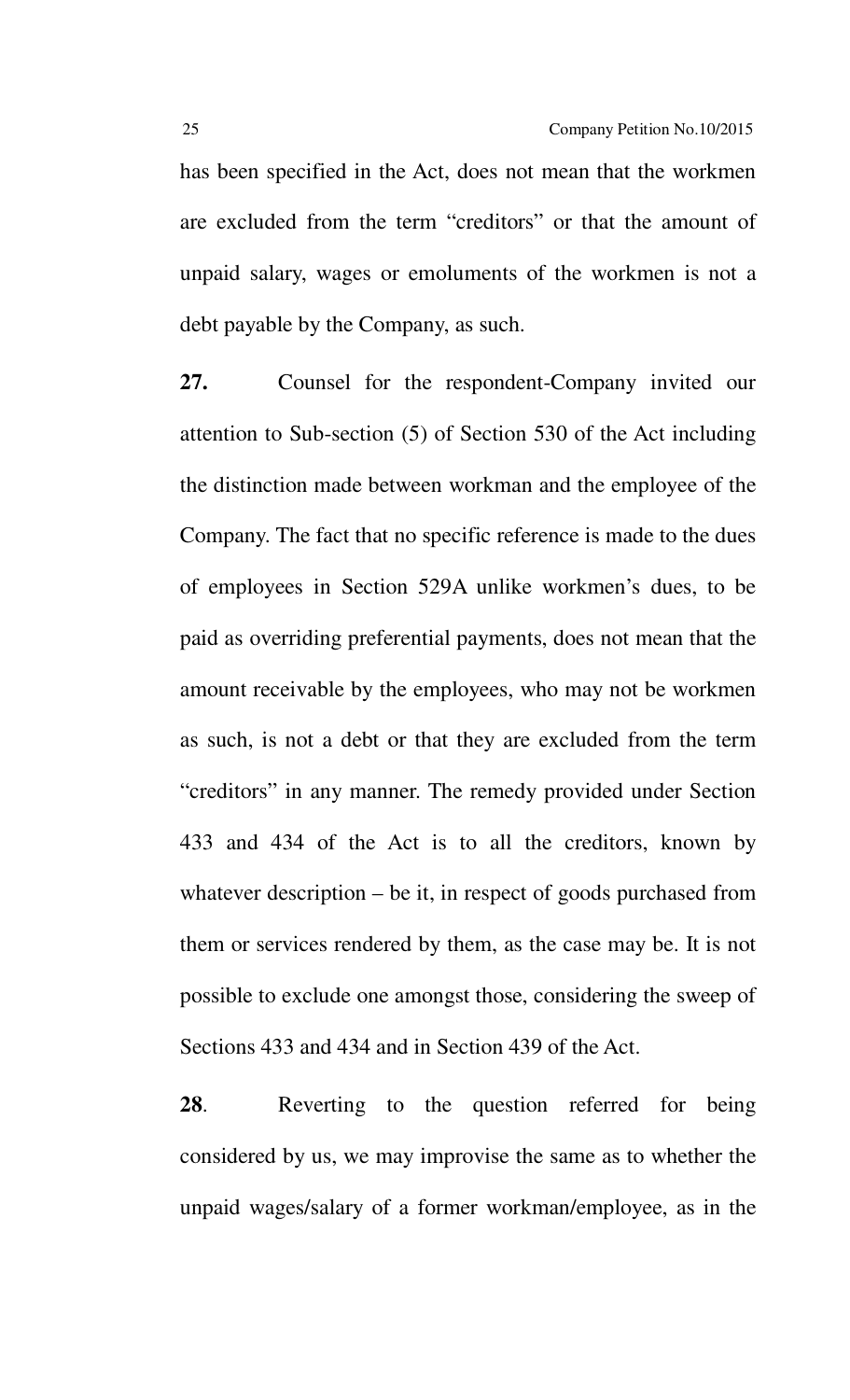present case, can be the foundation for resorting to remedy of winding up of Company under Sections 433(e) and 434 of the Act. We agree with the opinion of the Division Bench of the Andhra Pradesh High Court in **M. Suryanarayana** (supra) and of the Company Judge of the Delhi High Court in **Argha Sen** (supra).

**29**. We accordingly, hold that the employee of the Company has locus to file Company Petition in respect of his unpaid wages/salary and emoluments, as having been filed by a creditor of the Company. As a concomitant, the opinion of the learned Company Judge of our High Court in the case of **Pawan Kumar Khullar** (supra), is overturned.

**30**. While parting, we may clarify that we may not be understood to have expressed any opinion on the merits of the claim of the parties or for that matter on the question relevant for exercise of discretion of the Company Judge to entertain the Company Petition, in any manner. Those issues will have to be decided at the appropriate stage.

**31**. We further clarify that we may not be understood to have expressed any opinion on whether the Trade Unions have locus to espouse the cause of workmen/employees regarding